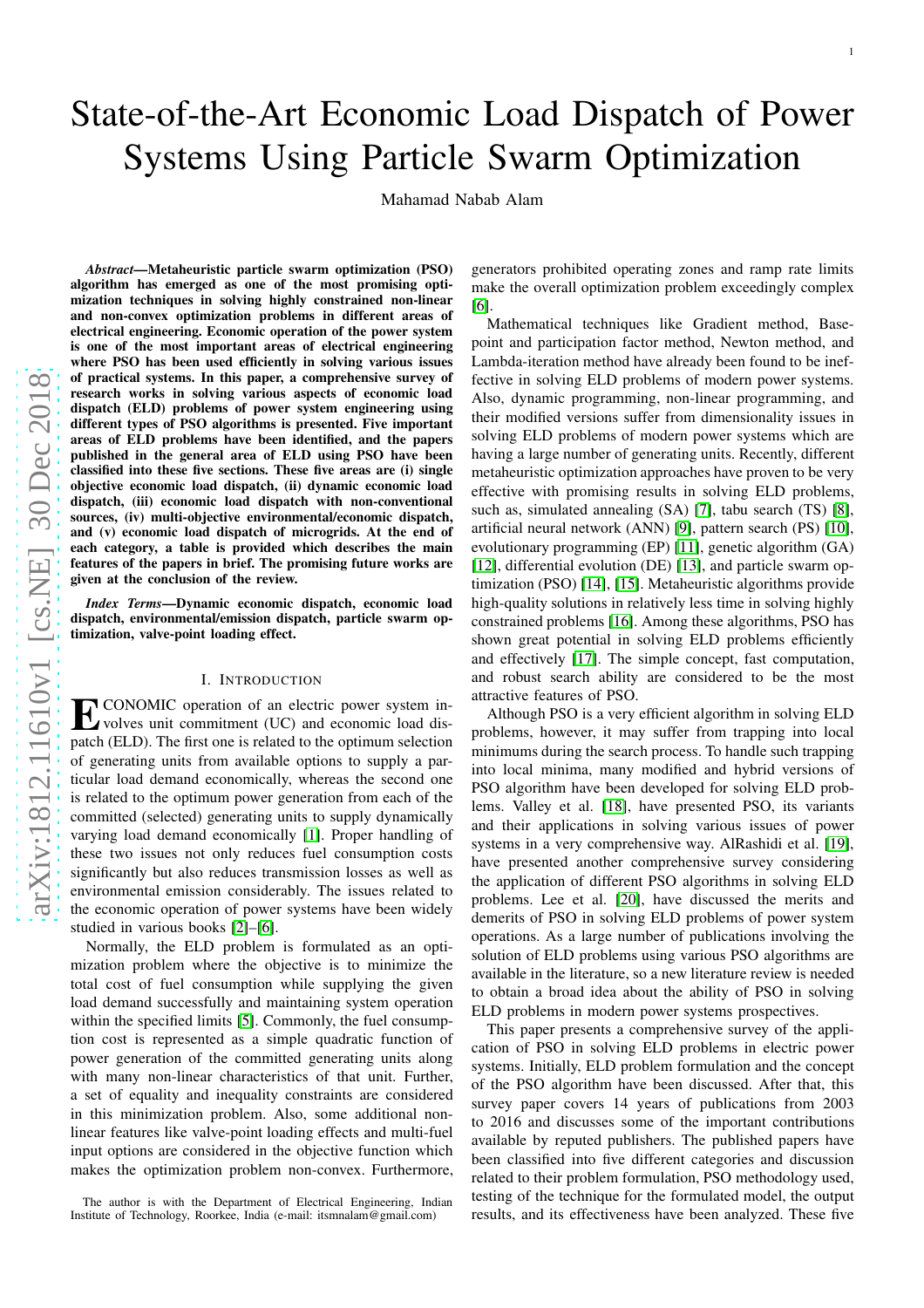categories are (i) single objective economic dispatch, (ii) dynamic economic load dispatch, (iii) economic dispatch with non-conventional sources, (iv) multi-objective environmental/economic dispatch, and (v) economic dispatch of microgrids.

The remainder of this paper is organized as follows. In Section 2, details of ELD problem formulation is described. In Section 3, the concept of the PSO algorithm is discussed. Review of the application of PSO for solving ELD problems is discussed in Section 4. Finally, conclusions are presented in Section 5.

## II. REVIEW OF PROBLEM FORMULATION OF ECONOMIC LOAD DISPATCH PROBLEMS

The ELD problem is formulated as an optimization problem of minimization of total cost of power generation to meet a particular load demand subjected to the constraints related to the generator's power output.

#### *A. Conventional problem formulation*

Mathematically, ELD problem can be formulated as [\[15\]](#page-12-12):

<span id="page-1-0"></span>
$$
FT = \min \sum_{i=1}^{n} FC_i(PG_i)
$$
 (1)

In eqn. [\(1\)](#page-1-0),  $FT$  is the total cost of generation,  $PG<sub>i</sub>$  is the output power  $i^{th}$  generator,  $FC_i(\cdot)$  is the cost function of  $i<sup>th</sup>$  generator and n is the number of generating unit in the system. The cost function of a  $i<sup>th</sup>$  generator is expressed as [\[18\]](#page-12-15);

<span id="page-1-1"></span>
$$
FC_i(PG_i) = a_i + b_i PG_i + c_i PG_i^2 \tag{2}
$$

In eqn. [\(2\)](#page-1-1),  $a_i$ ,  $b_i$  and  $c_i$  are coefficients of the cost function of  $i^{th}$  generator.

The objective function of ELD problem defined in eqn. [\(1\)](#page-1-0) is subjected to various constraints which are defined as follows [\[15\]](#page-12-12), [\[18\]](#page-12-15), [\[20\]](#page-12-17);

*1) Requirement related to power balance:* Mathematically, the requirement related to power balance of any power system area is defined as follows [\[15\]](#page-12-12);

<span id="page-1-2"></span>
$$
\sum_{i=1}^{n} PG_i = PD + PN_{loss} + SR \tag{3}
$$

In eqn. [\(3\)](#page-1-2),  $PN<sub>loss</sub>$  is the total electric power loss in the transmission network,  $PD$  is the sum of total power demand of the area and  $SR$  is some excess power requirement which is known as spinning reserve. The total electric power loss in the transmission network is defined as follows [\[15\]](#page-12-12);

<span id="page-1-3"></span>
$$
PN_{loss} = \sum_{i=1}^{n} \sum_{j=1}^{n} PG_i B_{i,j} PG_j + \sum_{j=1}^{n} B_{01} PG_j + B_{00} \tag{4}
$$

In eqn. [\(4\)](#page-1-3),  $B_{00}$ ,  $BB_{01}$  and  $BB_{i,j}$  are the coefficients of power loss in the transmission networks.

*2) Requirements related to power generation capacity of generating unit:* The power generation from any generator must be within their minimum and maximum generation capacity. Boundary limits on each generator is expressed as follows [\[15\]](#page-12-12), [\[20\]](#page-12-17);

<span id="page-1-4"></span>
$$
PG_{i,min} \le PG_i \le PG_{i,max} \tag{5}
$$

In eqn. [\(5\)](#page-1-4),  $PG_{i,min}$  is the minimum power generation and  $PG_{i,max}$  is the maximum power generation limits of  $i^{th}$ generator.

*3) Requirements related to generator ramp rate limits:* The power output of generating units in certain interval are subjected to the following set of constraints known as ramp rate limits and are expressed as follows [\[15\]](#page-12-12), [\[18\]](#page-12-15), [\[20\]](#page-12-17);

$$
PG_i - PG_{i,0} \le UR_i \tag{6}
$$

$$
PG_{i,0} - PG_i \le DR_i \tag{7}
$$

<span id="page-1-5"></span> $\max(PG_{i,min}, PG_{i,0} - DR_i) \le PG_i \le \min(P_{i,max}, PG_{i,0} + UR_i)$ (8)

In eqn. [\(8\)](#page-1-5),  $UR_i$  is ramp-up,  $DR_i$  is ramp-down and  $PG_{i,0}$ is the previous generator output of  $i^{th}$  generator.

*4) Requirements related to prohibited operating zones of generator:* The smooth power output within the minimum and maximum generation limits of the generators is not possible. There are always some intervals in which power generation are not available. This unavailable power intervals are known as prohibited operating zones of generator and are expressed as follows [\[15\]](#page-12-12), [\[20\]](#page-12-17);

<span id="page-1-6"></span>
$$
PG_{i,min} \le PG_i \le PG_{i,1}^{lower} \tag{9}
$$

$$
PG_{i,j-1}^{upper} \le PG_i \le PG_{i,j}^{lower}
$$
 (10)

$$
PG_{i, PZ_i}^{upper} \le PG_i \le PG_{i, max} \tag{11}
$$

$$
\forall j = 2, 3, ..., PZ_i \,\,\forall i = 1, 2, ..., n_{PZ}
$$

In eqns. [\(9\)](#page-1-6)-[\(11\)](#page-1-6),  $PG_{i,j}^{lower}$  is the lower and  $PG_{i,j}^{upper}$  is the upper prohibited operating zone for  $\forall i = 1, 2, ..., n_{PZ}$ and  $\forall j = 1, 2, ..., PZ_i$  for  $i^{th}$  generator. Further,  $PZ_i$  is the number of the prohibited zones of  $i^{th}$  generator and  $n_{PZ}$  is the number of generators with such zones.

*5) Requirements related to the spinning reserve of the area:* Any power generating station must have a certain excess generation to supply during emergency or peak loading conditions. A constraint is imposed to handle the spinning reserve requirement of the system as follows [\[5\]](#page-12-3);

<span id="page-1-7"></span>
$$
\sum_{i=1}^{n} SPG_i \ge SR \tag{12}
$$

In eqn. [\(12\)](#page-1-7),  $SPG_i = \max(PG_{i,max} - PG_i, SPG_{i,max})$ is the reserve contribution of  $i^{th}$  generator,  $SPG_{i,max}$  is the maximum reserve contribution of  $i^{th}$  generator and  $SR$  is the surplus spinning reserve capacity after load demand is met.

## *B. Some additional cost functions*

Many cost functions are available in the literature to express practical effects affecting cost functions of generating units committed to supplying a given load demand. In this work, some commonly used cost functions in the literature are considered.

*1) Cost function with valve-point effects:* Cost of generation of electricity varies with multiple valve opening and closing. The effects of the valve-point of the cost function is expressed as follows [\[15\]](#page-12-12), [\[18\]](#page-12-15), [\[20\]](#page-12-17):

<span id="page-1-8"></span>
$$
FC_i(PG_i) = a_i + b_i PG_i + c_i PG_i^2 + |e_i \times sin(f_i \times (PG_{i,min} - PG_i))|
$$
\n
$$
\times (PG_{i,min} - PG_i))
$$
\n
$$
(13)
$$

In eqn. [\(13\)](#page-1-8),  $e_i$  and  $f_i$  are coefficients related to the valvepoint effects of  $i^{th}$  generator. Fig. [1](#page-2-0) shows the characteristic of the cost function of a generator with the valve-point effects.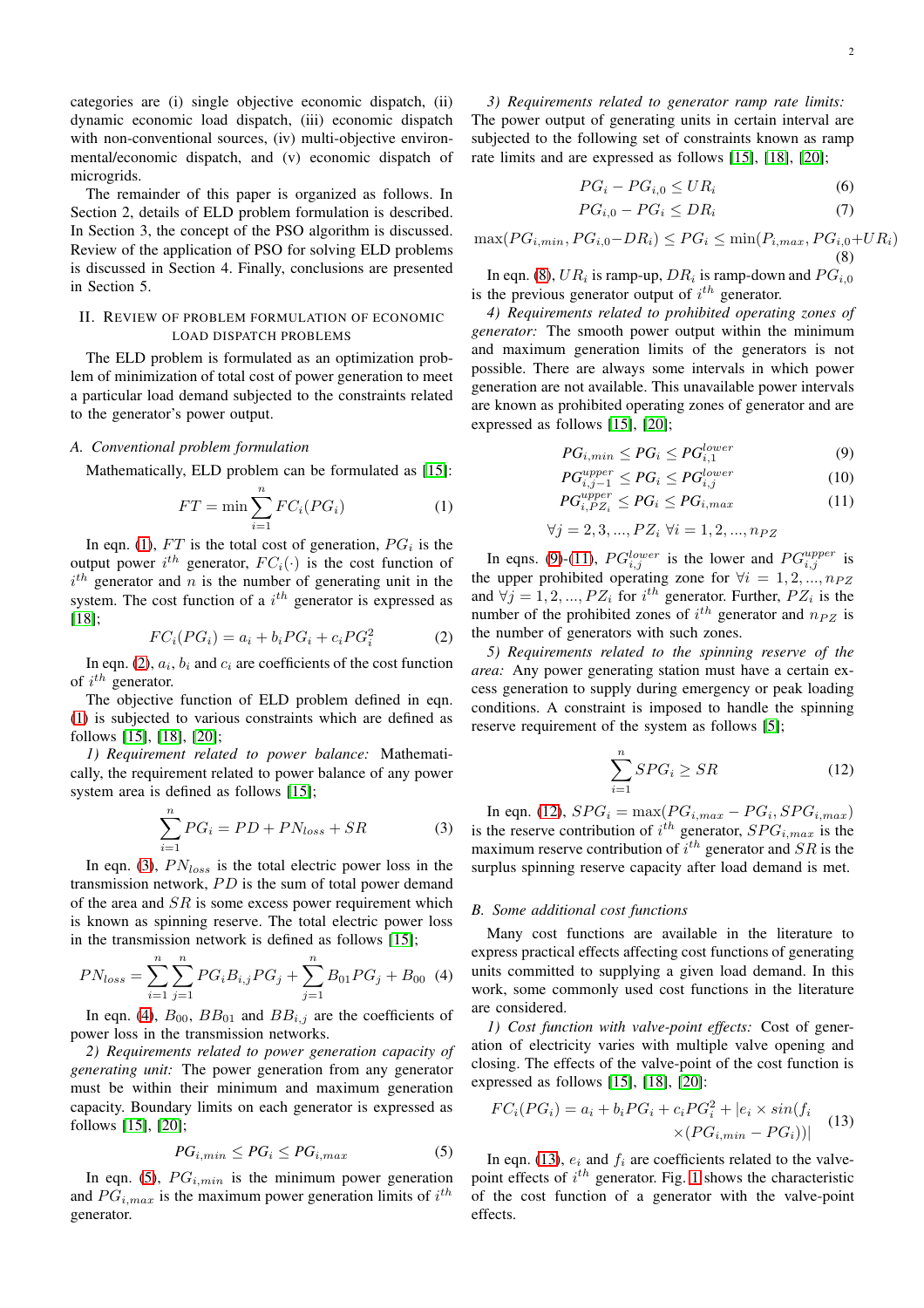

<span id="page-2-0"></span>Fig. 1. A typical characteristic of cost function of generator with valve-point effects.

*2) Cost function with multiple fuel input options:* Modern generators are equipped to use multiple types of fuel options for generating electric power. The cost function with multiple fuel input options of generator is expressed as follows [\[18\]](#page-12-15), [\[20\]](#page-12-17);

$$
F_i(PG_i) = \begin{cases} a_{i1} + b_{i1}PG_i + c_{i1}PG_i^2, & \text{  $fuel \ 1, PG_{i,min} \le PG_i \le PG_{i,1} \\ a_{i2} + b_{i2}PG_i + c_{i2}PG_i^2, & \text{  $fuel \ 2, PG_{i,1} \le PG_i \le PG_{i,2} \\ \cdots \\ a_{ik} + b_{ik}PG_i + c_{ik}PG_i^2, & \text{  $fuel \ k, PG_{i,k-1} \le PG_i \le PG_{i,max} \end{cases}$$$
$$

In the above equations,  $a_{ik}$ ,  $b_{ik}$  and  $c_{ik}$  are the cost coefficients of  $i^{th}$  generator for  $k^{th}$  type of fuel. A typical characteristic of cost function with multiple fuel input options is shown in Fig. [2.](#page-2-1)



<span id="page-2-1"></span>Fig. 2. A typical characteristic of cost function of generator with multiple fuel input options.

*3) Cost function with valve-point effects and multiple fuel input options:* The electricity generation cost function with valve-point effects and multiple fuel input options is

expressed as follows [\[18\]](#page-12-15), [\[20\]](#page-12-17);

$$
F_i(PG_i) = \begin{cases} a_{i1} + b_{i1}PG_i + c_{i1}PG_i^2 + |e_{i1} \times sin(f_{i1} \\ \times (PG_{i,min} - PG_i))|, \\ \text{ 1, } PG_{i,min} \le PG_i \le PG_{i,1} \\ a_{i2} + b_{i2}PG_i + c_{i2}PG_i^2 + |e_{i2} \times sin(f_{i2}) \\ \times (PG_{i,min} - PG_i)|), \\ \text{ 1, } \text{ 1, } \text{ 1, } \text{ 2, } PG_i \le PG_i \le PG_{i,2} \\ \dots \\ a_{ik} + b_{ik}PG_i + c_{ik}PG_i^2 + |e_{ik} \times sin(f_{ik}) \\ \times (PG_{i,min} - PG_i)|), \\ \text{ 1, } \text{ 1, } \text{ 2, } PG_i \le PG_i \le PG_{i,max} \end{cases}
$$

In the above eqns.,  $e_{ik}$  and  $f_{ik}$  are the cost coefficients corresponding to valve-point effects and multiple fuel input options of  $i^{th}$  generator for  $k^{th}$  type of fuel.

*4) Cost function with emissions of harmful gases in the environment:* Thermal power plants emit harmful gases in the environment constantly [\[21\]](#page-12-18), [\[22\]](#page-12-19). A penalty is imposed by the authorities to limit emission to the minimum level. The cost function representing this effect is expressed as follows;

<span id="page-2-2"></span>
$$
E_i(PG_i) = \alpha_i + \beta_i PG_i + \gamma_i PG_i^2 + \zeta_{1i} \times exp(\lambda_1 \times PG_i) + \zeta_{2i} \times exp(\lambda_2 \times PG_i)
$$
\n
$$
\zeta_{2i} \times exp(\lambda_2 \times PG_i)
$$
\n(14)

In eqn. [\(14\)](#page-2-2),  $\alpha_i$ ,  $\beta_i$ ,  $\gamma_i$ ,  $\zeta_{1i}$ ,  $\zeta_{2i}$ ,  $\lambda_1$  and  $\lambda_2$  are the coefficients of emission function.

*5) Cost function in the presence of wind turbines:* The objective cost function in the presence of wind turbines is normally expressed by the following equation as expressed in [\[23\]](#page-12-20);

<span id="page-2-3"></span>
$$
FC_W = \sum_{t=1}^{T} \sum_{i=1}^{nw} fw_i (PG_i^t) S_i^t + C_i S_i^t (1 - S_i^{t-1}) \tag{15}
$$

In eqn. [\(15\)](#page-2-3),  $fw_i(\cdot)$  is the cost function of  $i^{th}$  wind turbine,  $S_i^t$  is state of  $i^{th}$  generator having value either 0 or 1 (0 is OFF 1 is ON) at time step  $t$ ,  $T$  is the maximum time step,  $nw$  is the number of wind turbines and  $C_i$  is cold start cost of  $i^{th}$  generator.

*6) Cost function of hydroelectric power generation:* The cost function of hydroelectric power generation can be expressed as follows [\[5\]](#page-12-3);

<span id="page-2-4"></span>
$$
FC_H = \gamma_h \sum_{t=1}^{T} fh_i(PG_i^t)
$$
 (16)

In eqn. [\(16\)](#page-2-4),  $FC_H$  is the total cost of hydroelectric power generation,  $fh_i(\cdot)$  is a function representing water discharge during hydroelectric power generation and  $\gamma_h$  is a factor which converts the rate of water discharge term in equivalent cost. Hydroelectric power generation is subjected to two main constraints as follows;

a) *Reservoir water head limits*:

<span id="page-2-5"></span>
$$
H_{min} \le H \le H_{max} \tag{17}
$$

In eqn. [\(17\)](#page-2-5),  $H_{min}$  is the minimum and  $H_{max}$  is the maximum water head  $H$  of the reservoir.

b) *Water discharge limits*:

<span id="page-2-6"></span>
$$
Q_{min} \le Q \le Q_{max} \tag{18}
$$

In eqn. [\(18\)](#page-2-6),  $Q_{min}$  is the minimum and  $Q_{max}$  is the maximum possible water discharge Q of the hydroelectric turbine.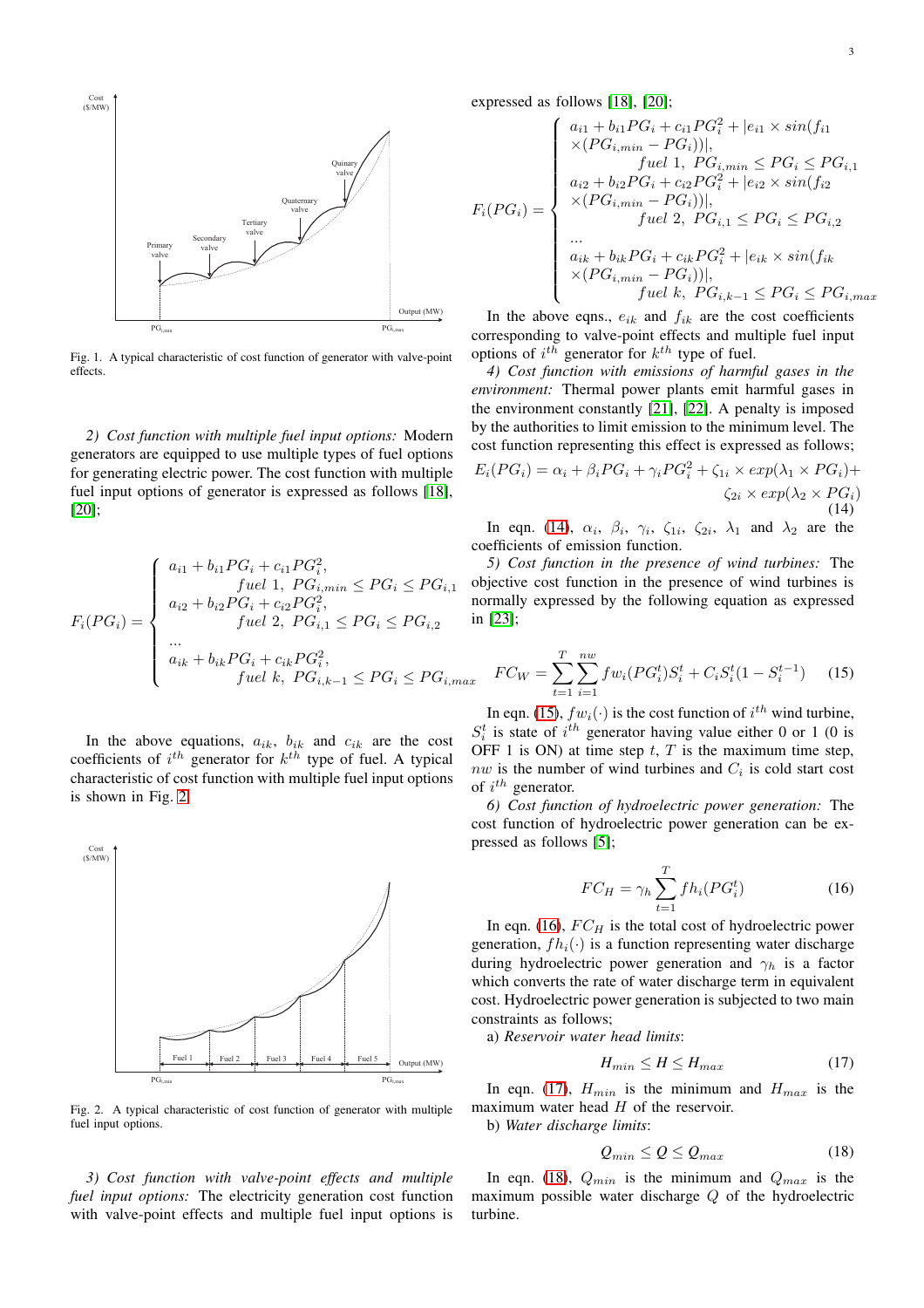#### III. REVIEW OF PARTICLE SWARM OPTIMIZATION

Particle swarm optimization (PSO) is a swarm intelligence based nature inspired meta-heuristic optimization technique developed by James Kennedy and Russell Eberhart [\[24\]](#page-12-21) in 1995. It is inspired by the social behavior of birds flocking. The swarm is made of potential solution known as particles. Each particle flies in the search space with the certain velocity and keeps a memory of their best position held so far, and the swarm keeps a memory of the overall best position of the swarm obtained by any particle held during the fly. The next position of each particle in the search space is decided by the present movement, best individual position and the best position of the swarm obtained so far. The present movement of the particle is scaled by a factor called inertial weight  $w$  whereas individual best, and the overall best experiences are scaled by acceleration factors  $c_1$  and  $c_2$  respectively. Also, these experiences are perturbed by multiplying with two randomly generated numbers  $r_1$  and  $r_2$  between [0,1] respectively. The classical PSO algorithm is represented by two mathematical equation described below.

Let us assume that the initial population (swarm) of size  $N$ and dimension D is denoted as  $\mathbf{X} = [\mathbf{X}_1, \mathbf{X}_2, ..., \mathbf{X}_N]^T$ , where  $'T'$  denotes the transpose operator. Each individual (particle)  $\mathbf{X}_i$  (i = 1, 2, ..., N) is given as  $\mathbf{X}_i = [X_{i,1}, X_{i,2}, ..., X_{i,D}].$ Further, the initial velocity held by the swarm is denoted as  $V = [V_1, V_2, ..., V_N]^T$ . Thus, the velocity particle  $X_i$  $(i = 1, 2, ..., N)$  is given as  $V_i = [V_{i,1}, V_{i,2}, ..., V_{i,D}]$ . Here, the index index j varies from 1 to  $D$  and the index i varies from 1 to  $N$ . The detailed algorithms of various methods are described below for the purpose of completeness [\[25\]](#page-12-22).

<span id="page-3-0"></span>
$$
V_{i,j}^{k+1} = w \times V_{i,j}^k + c_1 r_1 \times (Pbest_{i,j}^k - X_{i,j}^k) + c_2 r_2 \times (Gbest_j^k - X_{i,j}^k)
$$
\n(19)  
\n
$$
X_{i,j}^{k+1} = X_{i,j}^k + V_{i,j}^{k+1}
$$
\n(20)

In eqn. [\(19\)](#page-3-0),  $Gbest_j^k$  represents  $j^{th}$  component of the best particle of the population and  $Pbesr_{i,j}^k$  represents personal best  $j^{th}$  component of  $i^{th}$  particle up to iteration k. Fig. [3](#page-3-1) shows the graphical representation of the PSO search mechanism in multidimensional space.



<span id="page-3-1"></span>Fig. 3. Graphical representation of PSO search mechanism in the search space.

Later, many PSO variants have been developed to improved results. Some of them are discussed below.

## *A. Time varying inertial weight of PSO*

Earlier, inertia weight  $w$  of the PSO was considered a fixed value between [0.4, 0.9]. Later, it was found that varying inertia with time (iteration) provides faster convergence. Normally, varying inertia with iteration is expressed as follows;

<span id="page-3-2"></span>
$$
w = w_{max} - k \times (w_{max} - w_{min}) / \text{Maxite} \tag{21}
$$

In eqn.  $(21)$ , k is the current iteration count whereas Maxite is the maximum iteration count set. The value of inertial factor w is used to decrease linearly from  $w_{max}$  to  $w_{min}$  as the iteration increases.

## *B. Time varying acceleration factors of PSO*

Earlier, the values of acceleration factors  $c_1$  and  $c_2$  of PSO were considered to be equal to 2, but later, it was observed that varying acceleration factors with time (iteration) provide a better solution. Time varying acceleration coefficients (TVAC) of PSO are expressed as follows [\[26\]](#page-12-23);

<span id="page-3-3"></span>
$$
c_1 = c_{1,max} - k \times (c_{1,max} - c_{1,min}) / \text{Maxite} \tag{22}
$$

$$
c_2 = c_{2,min} + k \times (c_{2,max} - c_{2,min}) / \text{Maxite}
$$
 (23)

In eqn. [\(22\)](#page-3-3),  $c_{1,min}$  is the minimum and  $c_{1,max}$  is the maximum limits of acceleration factor  $c_1$  whereas in eqn. [\(23\)](#page-3-3),  $c_{2,min}$  is the minimum and  $c_{2,max}$  is the maximum limits of acceleration factor  $c_2$ .

## *C. Constriction factor PSO*

 $i,j$  tion factor shows great potential in solving very complex In [\[27\]](#page-12-24), Maurice Clerc and James Kennedy introduced the concept of constriction factor to PSO to solve problems of multidimensional search space efficiently. PSO with constricproblems effectively. Mathematically, velocity equation of PSO with constriction factor is represented as follows;

<span id="page-3-4"></span>
$$
V_{i,j}^{k+1} = K[V_{i,j}^k + c_1r_1 \times (Pbest_{i,j}^k - X_{i,j}^k) + c_2r_2 \times (Gbest_j^k - X_{i,j}^k)]
$$
\n(24)

In eqn.  $(24)$  K is known as the constriction factor of PSO, and is defined as follows;

$$
K = 2\kappa/|2 - \phi - \sqrt{\phi^2 - 4\phi}| \tag{25}
$$

where  $\phi = c_1 + c_2 > 4$  and  $\kappa \in [0, 1]$  [\[28\]](#page-12-25), [\[29\]](#page-12-26).

*1) PSO algorithm:* A typical PSO algorithm is given for completeness as discussed in [\[25\]](#page-12-22) as follows

- 1) Set  $w_{min}$ ,  $w_{max}$ ,  $c_1$  and  $c_2$  parameters
- 2) Initialize positions  $X$  and velocities  $V$  of each particle of the population
- 3) Evaluate particles fitness i.e.,  $F_i^k = f(\mathbf{X}_i^k), \forall i$  and find the index  $b$  of the best particle
- 4) Select  $\text{Pbest}_i^k = \mathbf{X}_i^k, \forall i$  and  $\text{Gbest}^k = \mathbf{X}_b^k$
- 5) Set iteration count  $k = 1$
- 6)  $w = w_{max} k \times (w_{max} w_{min})/$ *Maxite*
- 7) Update velocity and position of particles  $V_{i,j}^{k+1} = w \times$  ${V}_{i,j}^k+c_1r_1(Pbest_{i,j}^k-X_{i,j}^k)+c_2r_2(Gbest_{j}^k-X_{i,j}^k); \ \forall j$ and  $\forall i$   $X_{i,j}^{k+1} = X_{i,j}^k + V_{i,j}^{k+1}$ ;  $\forall j$  and  $\forall i$
- 8) Evaluate the fitness of updated particles i.e.,  $F_i^{k+1} =$  $f(\mathbf{X}_{i}^{k+1}), \forall i$  and find the index b1 of the best particle at this iteration
- 9) Update Pbest of each particle of the population  $\forall i$ If  $F_i^{k+1} < F_i^k$  then  $\textbf{Pbest}_i^{k+1} = \mathbf{X}_i^{k+1}$  else  $\textbf{Pbest}^{k+1}_i = \textbf{Pbest}^k_i$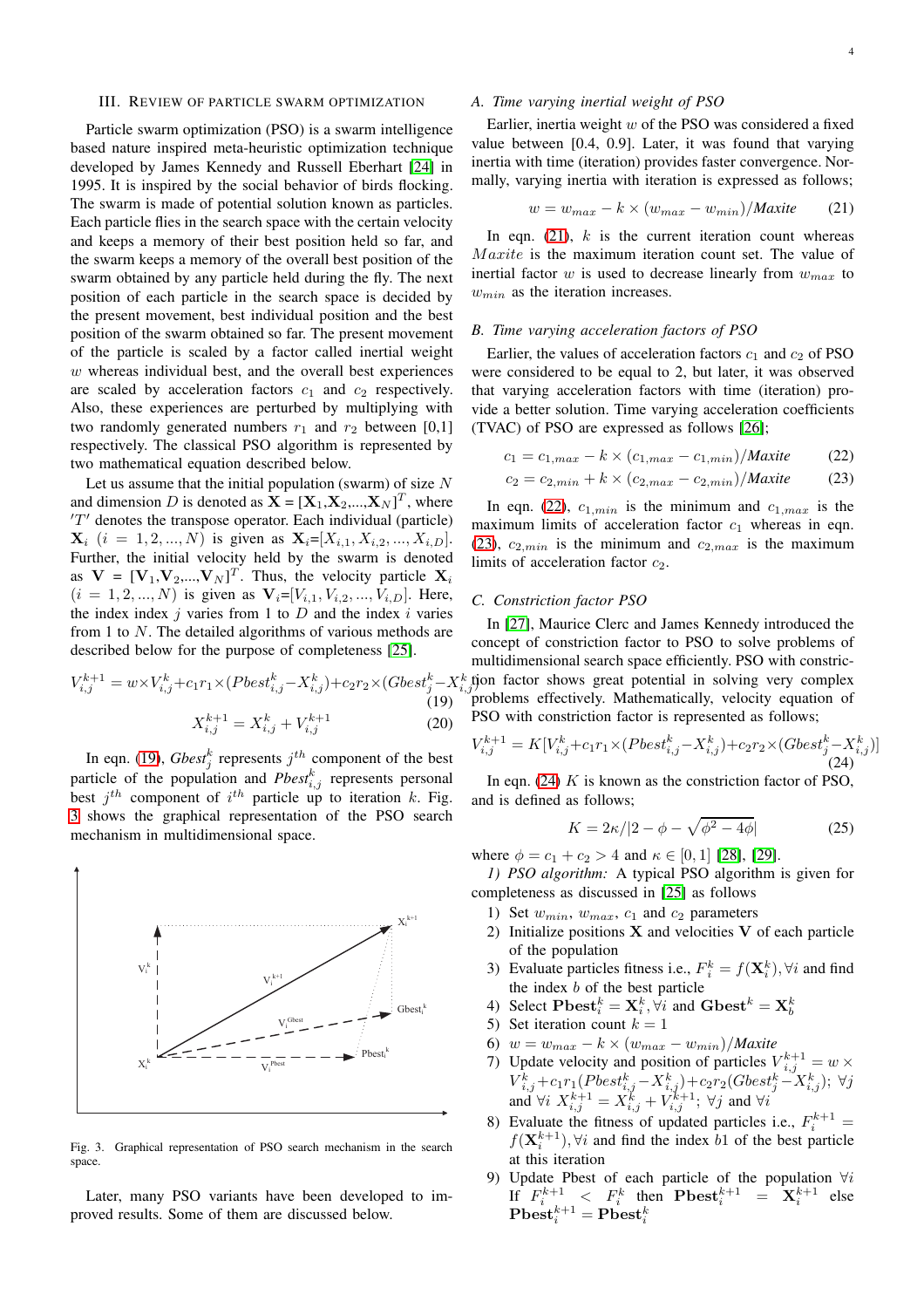- 10) Update Gbest of the population If  $F_{b1}^{k+1} < F_b^k$ then Gbest<sup> $k+1$ </sup> = Pbest $k+1$  and set  $b = b1$  else  $\mathbf{Gbest}^{k+1} = \mathbf{Gbest}^k$
- 11) If  $k > \text{Maxite}$  then go to step 12 else  $k = k + 1$  and go to step 6
- 12) Optimum solution is obtained as  $\mathbf{G}\mathbf{best}^k$

Fig. [4](#page-4-0) shows the flowchart of the PSO algorithm discussed above.



<span id="page-4-0"></span>Fig. 4. Flowchart of the PSO algorithm.

*2) Parameter selection of PSO:* Parameter selection of PSO is of extreme importance. Many researchers have given various sets of parameters of the algorithm in the literature. The following parameters of the PSO algorithms are used commonly for solving ELD problems in power systems [\[25\]](#page-12-22), [\[30\]](#page-12-27):

- Population size: 10 to 50
- Initial velocity: 10 % of position
- Inertial weight: 0.9 to 0.4
- Acceleration factors  $(c_1 \text{ and } c_2)$ : 2 to 2.05
- For constriction factors  $c_1$  and  $c_2$ : 2.025 to 2.1
- Maximum iteration (Maxite): 500 to 10000

## IV. REVIEW OF THE APPLICATION OF PSO FOR SOLVING ELD PROBLEMS

The most relevant research papers, in solving ELD problems using PSO, published in years 2002 through 2016, are considered in this article for presentation and discussion. It has been identified five important and related areas of ELD, and the relevant papers published by well-known publishers in the general area of economic dispatch using PSO are classified under one of these five categories. The identified categories are as follows:

- Single-objective economic load dispatch (SOELD)
- Dynamic economic load dispatch (DELD)
- Economic load dispatch with non-conventional sources (ELDNCS)
- Multi-objective environmental/economic load dispatch (MOELED)
- Economic load dispatch of micro-grids (ELDMG)

At the end of each category, a table is given which gives a brief idea of each of the research papers discussed in detail.

Fig. [5](#page-4-1) shows a pie distribution of various publications considered in each of the category discussed above. This pie chart has six division (five for the categories discussed and one for the rest of the discussion including the formulation ELD problem and developed of the classical PSO algorithm). There are 41, 8, 6, 16 and 17 papers under SOELD, DELD, ELDNCS, MOELD, and ELDMG respectively whereas 30 publications are under general discussion about ELD problems and PSO algorithm.



<span id="page-4-1"></span>Fig. 5. Distribution of the publications in the different areas of economic dispatch using PSO.

Fig. [6](#page-4-2) shows the year-wise development of all the publications considered in this work. From this figure, it can be observed that there are three types of publication considered which are a) books, b) conference papers and c) journal papers. Most of the paper considered are from various journals.



<span id="page-4-2"></span>Fig. 6. Considered Publications for ELD problems using PSO yearly.

Fig. [7](#page-5-0) shows classification of all the publication considered in this paper. In Fig.  $7(a)$ , classification of the entire publica-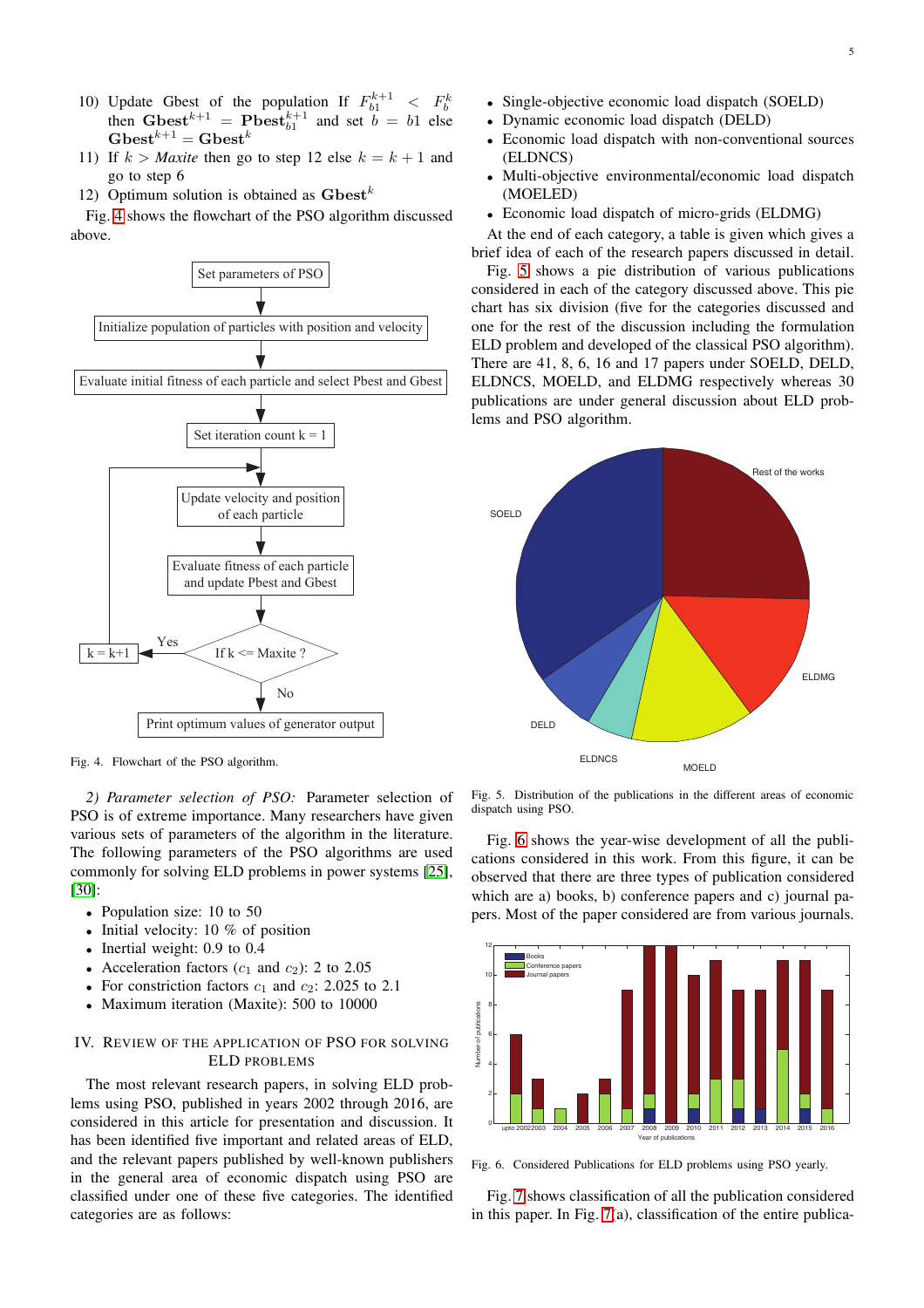tions have been shown concerning their type as shown in Fig. [6](#page-4-2) whereas in Fig. [7\(](#page-5-0)b), classification of all the journal papers have been shown as per the database from where the papers have been considered. Under this aegis, 92 journal and 21 conference papers and five books have been considered in this work. Further, out of 92 journal papers, 53 are from  $E$ lsevier, 27 are from  $IEEE$ , nine are from  $IET$ , two are from Taylor&Francis, and one is from Springer's database.



<span id="page-5-0"></span>Fig. 7. Classifications of all the publications considered in this paper

## *A. Single objective economic load dispatch*

The single objective economic load dispatch (ELD) deals with only the cost minimization of the generating system while satisfying all the constraints to dispatch power economically. In this section, research papers which possess objective functions of non-smooth, and non-convex, with or without valve-point loading effects, with constraints of generation limits of individual units, multi-fuel input options, ramp rate limits and prohibited operating zones have been analyzed. The problem formulation includes one or more or a combination of two or more practical constraints mentioned above. The different types of PSO algorithms have been used in solving the formulated problems. These PSO algorithms can be categorized in the following four categories:

- ELD using classical PSO
- ELD using a modified/improved/enhanced version of PSO
- Fuzzy controlled PSO
- ELD using a hybrid version of PSO.

Now, research findings of various research papers of each class are explained in detail in the following subsections.

*1) ELD using classical PSO:* Park et al. [\[31\]](#page-12-28), introduced a new approach to the PSO algorithm for solving ELD problems considering non-smooth objective functions. Further, a new constraint handling (CH) approach has been introduced. The suggested CH approach can satisfy the constraints within a reasonable computation time to provide faster convergence.

Gaing [\[32\]](#page-12-29), used a basic version of PSO algorithm with a new solution process for solving ELD problems considering generator constraints. The following generator constraints have been considered: a) ramp-rate limits and b) prohibited operating zones. Also, the transmission network losses have also been considered.

*2) ELD using modified/improved/enhanced version of PSO:* Park et al. [\[33\]](#page-12-30), proposed a modified PSO (MPSO) algorithm for solving various types of ELD problems. The cost functions of the ELD problems have been formulated

in three ways, a) smooth cost function, b) non-smooth cost function having valve-paint effects and c) non-smooth cost function having multiple fuel input options. In the MPSO algorithm, a strategy has been adopted to enhance the convergence rate and to reduce the search space dynamically.

Selvakumar and Thanushkodi [\[34\]](#page-12-31), suggested a new PSO algorithm named NPSO-LRS based on a Local Random Search (LRS) approach for solving the ELD problem. Also, the NPSO-LRS algorithm bifurcates the cognitive behavior into a bad and good experience components. This modification significantly improves the exploration ability of the particles to obtain the global optimum solution. The non-convex ELD problems considered include: a) valve-point loading effects (EDVL), b) prohibited operating zone (EDPOZ), and c) valve-point loading effects and multiple fuel (EDVLMF) options.

Cai et al. [\[35\]](#page-12-32), described a chaotic PSO algorithm (CPSO) by using chaotic local search and an adaptive inertia weight for solving ELD problems considering generator constraints. Also, two CPSO algorithms were presented based on the Tent and logistic equations.

Selvakumar and Thanushkodi [\[36\]](#page-12-33), proposed a new antipredatory PSO (APSO) algorithm for solving the EDVL and EDVLMF problems. In PSO, the foraging activity includes the social and cognitive behaviors of the swarm of birds. In the proposed approach, the anti-predatory activity and the foraging activity have been used to help the particles to escape from the predators in the classical PSO. This improves the ability of the particle to escape from local minima and to explore the entire search space efficiently.

Saber et al. [\[37\]](#page-12-34), introduced a modified PSO (MPSO) algorithm for solving ELD problems of a higher order cost function. In the MPSO algorithm, a new velocity vector has been considered. To analyze the importance of the higher order cost function, sensitivity studies of higher order cost polynomials have been performed for ELD problems.

PSO with crazy particles (PSO-crazy) was used for solving non-convex ED (NCED) problems by Chaturvedi et al. [\[38\]](#page-12-35). In the PSO-crazy algorithm, the velocities of crazy particles are randomly adjusted to maintain the momentum of the particles to avoid saturation in the feasible reason.

Chaturvedi et al. [\[39\]](#page-12-36), developed time-varying acceleration coefficients PSO (PSO\_TVAC) algorithm for solving NCED problems of power systems.

Park et al. [\[40\]](#page-12-37), introduced an improved PSO (IPSO) algorithm for solving non-convex ELD problems. To escape from a local minimum and to enhance the global search ability of particles, chaotic sequence based inertia-weight and new crossover operation have been proposed in the IPSO algorithm. Further, efficient equality and inequality constraint handling approach has been introduced.

Meng et al. [\[41\]](#page-12-38), discussed a quantum-inspired PSO (QPSO) algorithm for solving various types of ELD problems of power systems. The proposed QPSO employs self-adaptive probability selection and chaotic sequence mutation.

Zhisheng [\[42\]](#page-12-39), developed a quantum-behaved PSO, namely QPSO algorithm for solving ELD problems of power systems.

Neyestani et al. [\[43\]](#page-12-40), introduced a modified PSO (MPSO) algorithm for solving various types of ELD problems. In this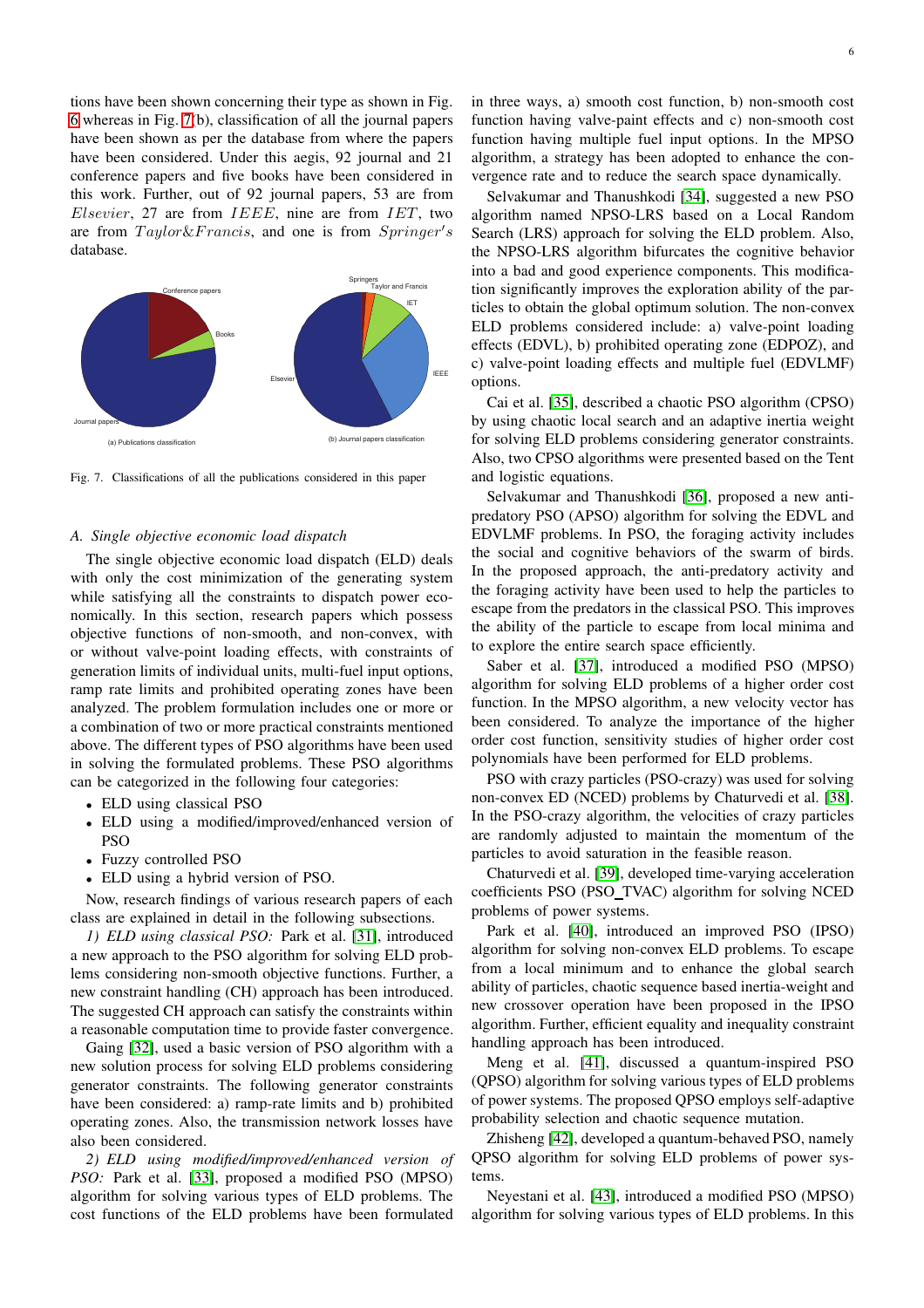algorithm, an attempt has been made to control the diversity of small a population to avoid premature convergence.

Subbaraj et al. [\[44\]](#page-12-41), proposed modified stochastic acceleration factors based PSO (PSO-MSAF) algorithm for solving large-scale ELD problems with various generator constraints and transmission losses.

Safari et al. [\[45\]](#page-13-0), proposed a new iteration PSO (IPSO) algorithm for solving various types of ELD problems.

Saber et al. [\[46\]](#page-13-1), proposed a new hybrid PSO and DE optimization (PSDEO) algorithm to solve ELD problems of higher order non-smooth cost functions with various practical constraints. The modified PSDEO combines the advantages and disadvantages of both algorithms. In the algorithm, PSO exploits and DE explores the search space to obtain the global optimum solution efficiently.

Dieu et al. [\[47\]](#page-13-2), introduced a newly improved PSO (NIPSO) algorithm for solving non-smooth ELD problems. The proposed NIPSO considers time-varying acceleration coefficients (TVAC), a variation of inertia weight with a sigmoid function, particle guidance by pseudo-gradient and quadratic programming (QP) to obtain the initial condition.

Chalermchaiarbha and Ongsakul [\[48\]](#page-13-3), proposed a new PSO algorithm called stochastic weight trade-off particle swarm optimization (SWT PSO) for solving the ELD problems of power systems. In this algorithm, stochastic inertial weight and acceleration factors are adjusted at each iteration to increase diversity.

Hosseinnezhad and Babaei [\[49\]](#page-13-4), proposed θ-PSO algorithm for solving various types of ELD problems. In the proposed algorithm, the velocity component of the conventional PSO has been replaced by a phase angle vector. This approach also takes care of various constraints related to transmission loss and generator operational limitations.

Hosseinnezhad et al. [\[50\]](#page-13-5), proposed species based quantum PSO (SQPSO) algorithm for solving different types of ELD problems of power systems. In this SQPSO algorithm, particles are treated as a group at each iteration in addition to the QPSO algorithm. This approach improves the exploration ability of the particles which leads to achieving the global best optimum solution.

Sun et al. [\[51\]](#page-13-6), discussed random drift PSO (RDPSO) for solving various types of ELD problems of power systems. The concept of RDPSO is inspired by the free electron model of conductors and uses some special evolution equation which leads the particles to reach the optimum global point in the search space.

Basu [\[52\]](#page-13-7), proposed a modified PSO (MPSO) algorithm for solving different kinds of ELD problems of power systems. In this MPSO, a Gaussian random number generator has been used in calculating the new velocity vector of each particle. This approach improves the exploration ability of the particles and provides much better results.

Hsieh and Su [\[53\]](#page-13-8), proposed a new PSO algorithm based on Q-learning for solving the ELD problems. In this algorithm, Q-learning and PSO approaches have been integrated to form the QSO algorithm. In QSO algorithm, the best particle is considered to be the one whose cumulative value of the objective function is the best which is unlike the conventional PSO where the best particle is the one whose current value of the objective function is the best at that particular iteration.

Jadoun et al. [\[54\]](#page-13-9), proposed a modified dynamically controlled PSO (DCPSO) for solving multiple-area ELD problems of power systems. In DCPSO algorithm, velocity vectors of the particles are controlled by introducing exponential constriction functions. This approach helps the particles to explore the entire search space rapidly. In multiple-area ELD modeling, tie-lines have been proposed to exchange power as per the requirement.

*3) Fuzzy controlled PSO:* Niknam [\[55\]](#page-13-10), developed a fuzzy adaptive PSO utilizing the Nelder-Mead (FAPSO-NM) algorithm for solving ELD problems. Here at each iteration, the NM algorithm served the objective of a local search for the FAPSO algorithm. Thus, FAPSO-NM improves FAPSO performance significantly.

Niknam et al. [\[56\]](#page-13-11), introduced a novel method, named Fuzzy Adaptive Modified PSO (FAMPSO), for solving nonconvex ED problems. A new mutation operator has been introduced to take care of premature convergence. Further, inertia weight and acceleration factors of PSO are tuned using the fuzzy system.

Mahdad et al. [\[57\]](#page-13-12), proposed a fuzzy controlled parallel PSO (FCP-PSO) algorithm for solving large-scale nonconvex ED problems. In the proposed algorithm, PSO parameters are adjusted dynamically using fuzzy rules. The parallel execution of PSO executed in a decomposed network procedure is found to explore the local search space effectively.

Niknam et al. [\[58\]](#page-13-13), described a new adaptive PSO (NAPSO) algorithm suitable for solving ELD problems with multi-fuel input options and prohibited operation zones of generators. Further, a new mutation approach has been used in adaptive PSO (APSO) to escape particles from local minima and search the global optimum. In the APSO algorithm, fuzzy rules have been used to tune the inertial weight of PSO whereas a self-adaptive adjustment approach has been used to adjust other parameters of PSO, such as the cognitive and social parameters.

Niknam et al. [\[59\]](#page-13-14), developed a new hybrid algorithm using variable DE (VDE) and fuzzy adaptive PSO (FAPSO) for solving the ELD problems. The proposed algorithm named FAPSO-VDE considers, the fuzzy rules to adjust parameters adaptively, the PSO to maintain population diversity of the population and the DE to optimize the problem.

*4) ELD Using Hybrid Version of PSO:* Chen et al. [\[60\]](#page-13-15), proposed a new hybrid PSO-RLD algorithm by combining PSO with recombination and dynamic linkage discovery (RLD). The RLD employ a selection operator to adapts the linkage configuration for any type of objective function of the optimization problem. Further, the recombination operator cooperates with PSO by using the configurations which are discovered.

Coelho and Lee [\[61\]](#page-13-16), suggested a combination of chaotic sequences and Gaussian probability distribution functions with PSO in solving ELD problems. The chaotic sequence with logistic map helps the particles to escape from local. The chaotic variables can travel over the whole search space to explore the possibility of the global optimum solution.

Chaturvedi at el. [\[62\]](#page-13-17), proposed time-varying acceleration coefficients (TVAC) to PSO to develop a self-organizing hierarchical PSO (SOH\_PSO) algorithm. In this algorithm, the problems of stagnation and premature convergence have been addressed by utilizing reinitialization of velocity vectors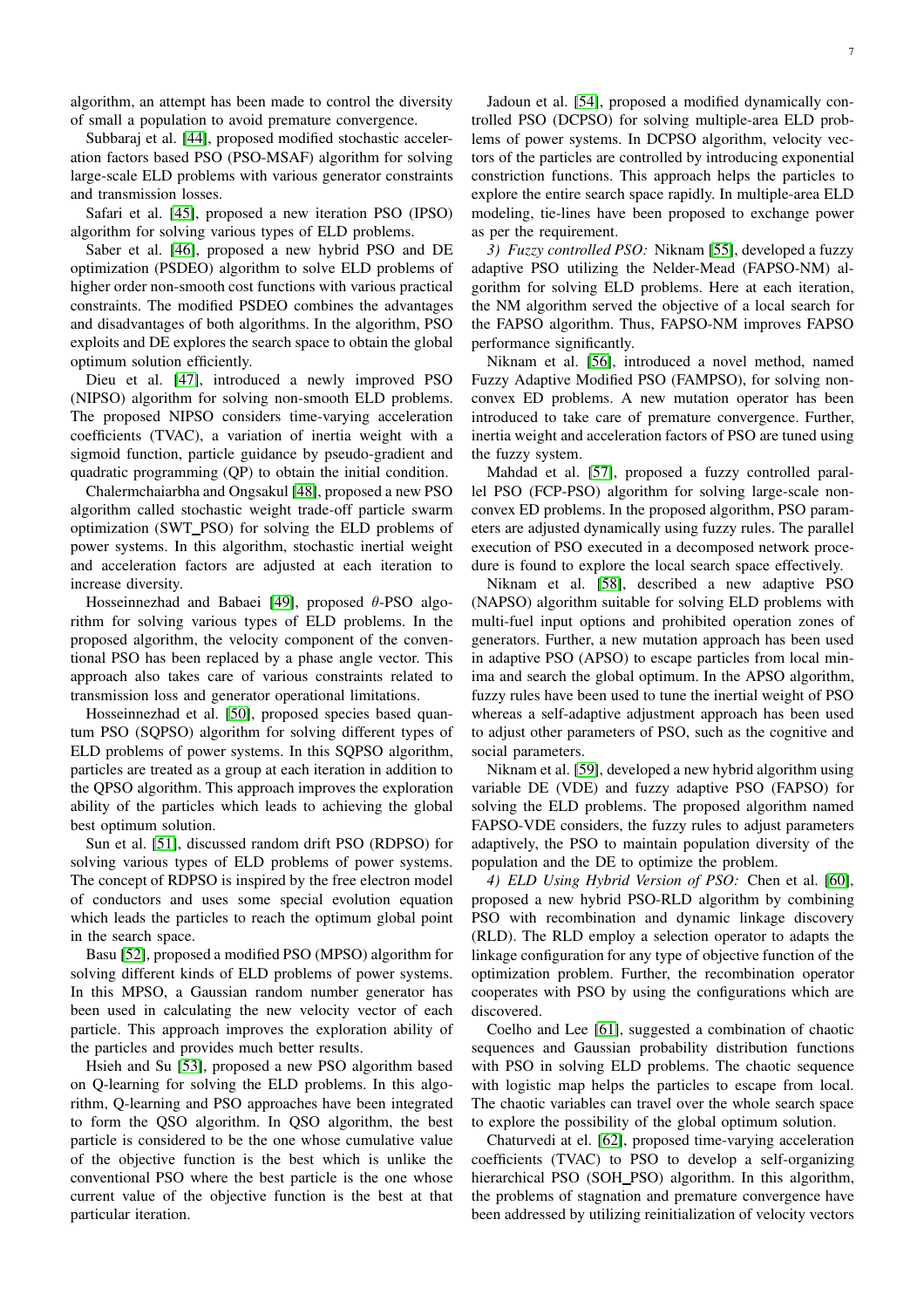and the TVAC respectively. These strategies provide a highquality, robust solution efficiently even for non-smooth and discontinuous cost functions.

Kuo [\[63\]](#page-13-18), proposed a hybrid optimization algorithm using simulated annealing and PSO called SA-PSO. The stochastic search ability of this algorithm pushes the particles to be in the feasible reason for the search space and thus the solution time reduces drastically with a high-quality solution.

Coelho et al. [\[64\]](#page-13-19), proposed a new hybrid chaotic PSO with implicit filtering (HPSO-IF) algorithm for solving ELD problems. In the proposed algorithm, the chaotic sequence provides a high exploration ability in the whole search space, whereas, the fine-tuning of the final results are obtained by the IF in the PSO.

Vlachogiannis et al. [\[65\]](#page-13-20), introduced a new hybrid optimization algorithm called improved coordinated aggregationbased PSO (ICA-PSO). In this algorithm, all the particles can be attracted by the other particles having better fitnesses in the population than its own except the particle having the best fitness. Further, in this algorithm, the size of the population has been adjusted adaptively.

Victoire and Jeyakumar [\[66\]](#page-13-21), presented a hybrid algorithm for solving ELD problems of power systems. The proposed algorithm integrates sequential quadratic programming (SQP) and PSO, named PSO-SQP. In this algorithm, the SQP has been used as fine-tuning of each improved result in the PSO run.

Sun et al. [\[67\]](#page-13-22), proposed a modified QPSO with differential mutation (DM) method, named QPSO-DM, for solving ELD problems.

Kumar et al. [\[68\]](#page-13-23), presented a hybrid multi-agent based PSO (HMAPSO) algorithm for solving ELD problems considering valve point effect. The proposed technique integrates a) Multi-agent system (MAS), b) deterministic search, c) PSO and d) bee decision-making process.

Chakraborty et al. [\[69\]](#page-13-24), proposed a new hybrid PSO algorithm, which is inspired by quantum mechanics for solving various types of ELD problems. The developed algorithm is named hybrid quantum inspired PSO (HOPSO). In HOPSO algorithm, velocity and position vectors of particles are adjusted in a more diverse manner to explore the entire search space to find the global best solution. Also, a special feature has been introduced which increases particle size from single to multiple.

Sayah and Hamouda [\[70\]](#page-13-25) proposed two new hybrid methods, a) by combining evolutionary programming (EP) and efficient PSO (EPSO) termed EP-PSO and b) by combining neural network (NN) and efficient PSO (EPSO) termed as NN-EPSO, for solving ELD problems considering valvepoint loading effects.

Abarghooee et al. [\[71\]](#page-13-26), proposed a hybrid algorithm using an enhanced gradient-based optimization method and a simplified PSO for solving ELD problems of power systems. An attempt has been made to obtain the global or near-global, fast and robust solution in highly constrained ELD problems.

Table [I](#page-8-0) gives various details like type of algorithm, modeling of ELD problem, the size of the test system, etc., for each of the papers reviewed above in this subsection.

## *B. Dynamic economic load dispatch*

The dynamic economic dispatch problem includes dynamic characteristics or parameters such as spinning reserve constraints, etc., while solving the problem. The dynamic economic dispatch (DED) is the real-time problem in any power system [\[72\]](#page-13-27). PSO based DED tasks are analyzed to attract the attention of researchers in this particular area.

Victoire et al. [\[73\]](#page-13-28), proposed a hybrid optimization algorithm considering PSO and SQP for solving reserve constrained DED problems of generator considering valve-point effects. In the proposed hybrid algorithm, the SQP is used as a local optimizer to fine-tune the reason for the solution for the PSO run. Thus, the PSO works as the main optimizer whereas the SQP guides the PSO to obtain better results for solving very DED problems.

Panigrahi et al. [\[74\]](#page-13-29), proposed a novel adaptive variable population PSO approach to DED problem of power systems. In the proposed DED model, various system constraints have been considered such as transmission losses, ramp rate limits, prohibited operating zones, etc.

Baskar and Mohan [\[75\]](#page-13-30), suggested an improved PSO (IPSO) algorithm suitable to solve security constraints ELD problems. In the proposed IPSO algorithm constriction factor approach (CFA) has been considered to update the velocity equation of PSO. Security constraints in the paper include bus voltage and line flow limits.

Baskar and Mohan [\[76\]](#page-13-31), proposed an improved PSO (IPSO) algorithm suitable to solve contingency constrained ELD problems. In the proposed IPSO algorithm constriction factor approach (CFA) with eigenvalue analysis has been considered to update the velocity equation of PSO. In the proposed problem formulation, a twin objective a) minimization of severity index and b) minimization of fuel cost have been considered.

Wang et al. [\[77\]](#page-13-32), introduced an improved chaotic PSO (ICPSO) algorithm suitable for solving DED problems considering valve-point effects of the generators. In ICPSO algorithm, premature convergence has been controlled using chaotic mutation to improve PSO results. Further, effective constraints handling strategies have been proposed.

Wang et al. [\[78\]](#page-13-33), presented a chaotic self-adaptive PSO (CSAPSO) algorithm suitable to solve dynamic DED problems considering valve-point effects of the generators. In the presented algorithm, an approach has been used to adjust velocity dynamically. Further, a chaotic local search has been used to overcome premature convergence of the algorithm. Also, a random adjustment strategy has been incorporated to handle constraint violations effectively.

Niknam and Golestaneh [\[79\]](#page-13-34), proposed an enhanced adaptive PSO (EAPSO) algorithm suitable to solve DED problems. In DED modeling, transmission network losses, ramprate limits of generating units and valve-point effects have been considered. In the proposed algorithm, tuning of social and cognitive terns have been proposed to be accomplished dynamically and adaptively. Also, linearly varying inertial weight has been considered.

Table [II](#page-8-1) gives various details like type of algorithm, modeling of ELD problem, the size of the test system, etc., about each paper reviewed above in this subsection.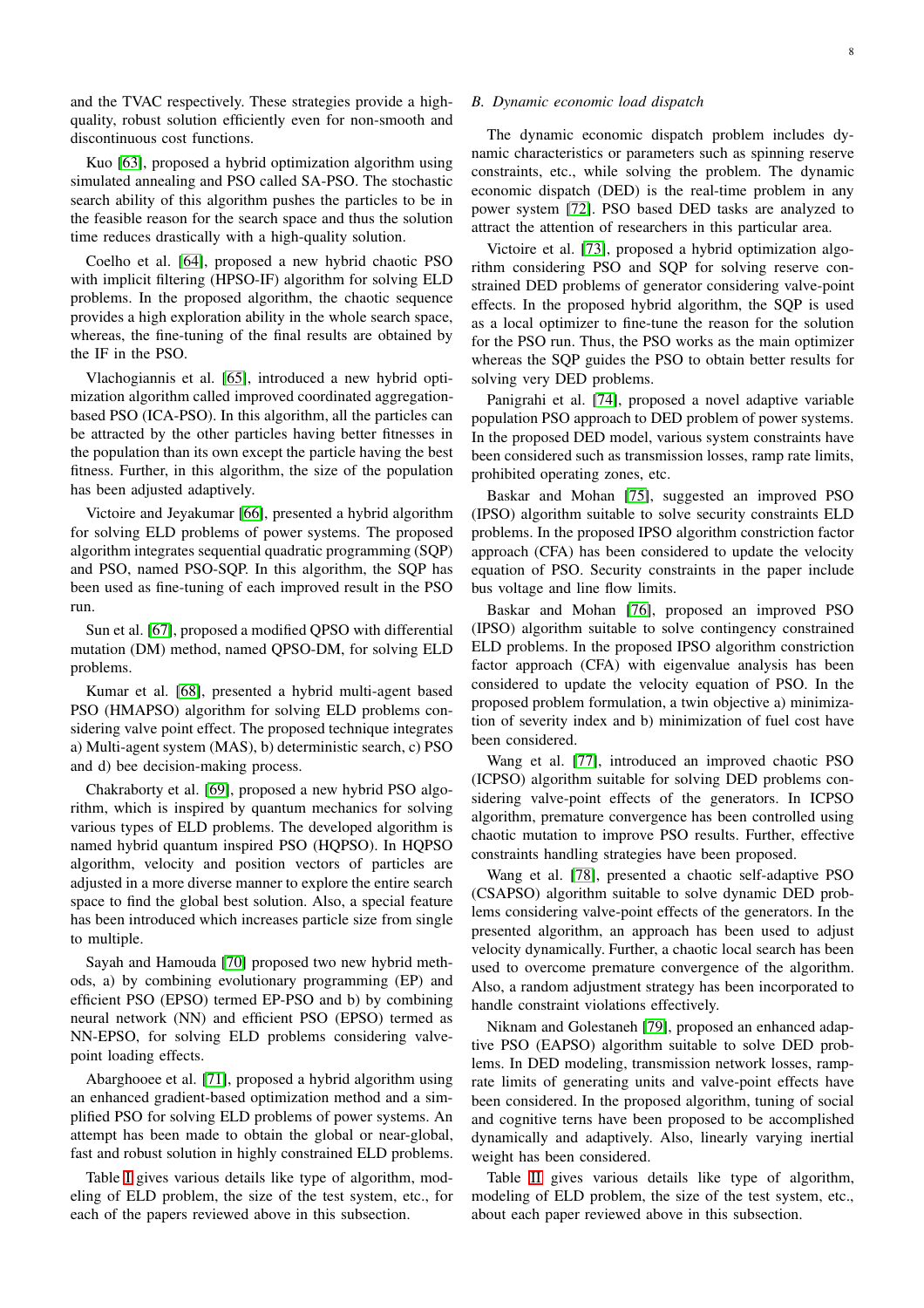TABLE I SINGLE OBJECTIVE ECONOMIC LOAD DISPATCH

<span id="page-8-0"></span>

| Type of PSO                       | Type of the ELD problem                                      | <b>Test system</b>        | <b>References</b> |
|-----------------------------------|--------------------------------------------------------------|---------------------------|-------------------|
| PSO with dynamic process          | <b>SCF, NSCF</b>                                             | 3-unit                    | $[31]$            |
| <b>PSO</b>                        | Non-linear with RRL, POZ, NSCF                               | 6, 15, 40-unit            | $[32]$            |
| <b>MPSO</b>                       | SCF, NSCF with VL effects, NSCF with VL effects and MF input | 3, 40-unit                | $[33]$            |
| <b>NPSO-LRS</b>                   | Non-convex with EDPO, EDVL, EDVLMF                           | 6, 10, 40-unit            | $[34]$            |
| Chaotic PSO (CPSO)                | Non-linear Characteristic of Generators, VL, POZ, RRL, NSCF  | 6. 15-unit                | $[35]$            |
| <b>APSO</b>                       | EDVL, EDVLMF                                                 | 10, 40-unit               | $[36]$            |
| <b>MPSO</b>                       | ELD with Higher Order Cost Function                          | 6, 15-unit                | $[37]$            |
| PSO_crazy                         | NCED, NCCF                                                   | 3. 6-unit                 | $[38]$            |
| PSO_TVAC                          | NCED, NCCF                                                   | 13, 15, 38-unit           | $[39]$            |
| <b>IPSO</b>                       | NCCF, POZ, RRL                                               | 140-unit Korean System    | [40]              |
| Quantum-inspired PSO (QPSO)       | <b>NSCF</b>                                                  | 3, 13, 40-unit            | [41]              |
| Quantum-behaved PSO (OPSO)        | <b>ELD</b>                                                   | 3, 13-unit                | [42]              |
| <b>MPSO</b>                       | NSCF with RRLs and POZs, EDVLMF                              | 6-unit                    | $[43]$            |
| PSO-MSAF                          | Large Scale ED Problems with POZ, RRL, Transmission Losses   | 15,40-unit                | $[44]$            |
| Iteration PSO (IPSO)              | Non-continuous, Non-smooth with POZ, RRL                     | 6, 15-unit                | [45]              |
| <b>PSDEO</b>                      | Higher Order NSCF                                            | 6. 15-unit                | [46]              |
| NIPSO Based on PSO-TVAC           | Non-convex                                                   | 13, 40-unit               | $[47]$            |
| SWT_PSO                           | <b>ELD</b>                                                   | 10, 15, 40                | [48]              |
| $\theta$ -PSO                     | ELD with generator constraints                               | 6, 13, 15, 40 gen.        | [49]              |
| <b>SOPSO</b>                      | ELD with various other constraints                           | 6, 15, 40 gen.            | [50]              |
| <b>RDPSO</b>                      | ELD with generator constraints                               | 6, 15, 40 gen.            | $[51]$            |
| <b>MPSO</b>                       | ELD with generator constrants                                | 3, 6, 40, 140 gen.        | $[52]$            |
| <b>QSO</b>                        | ELD problems                                                 | 3, 40 gen.                | $[53]$            |
| <b>DCPSO</b>                      | Multiple area ELD                                            | 4, 40, 140 gen.           | [54]              |
| FAPSO-NM                          | Non-linear, Non-smooth, and Non-convex with VL Effects       | 13, 40-unit               | [55]              |
| <b>FAMPSO</b>                     | Non-convex Economic Dispatch (NCED)                          | 13, 40-unit               | $[56]$            |
| FCP-PSO                           | Large Scale Non-convex ED with POZs                          | 40-unit                   | $[57]$            |
| NAPSO, Fuzzy                      | EDLV, EDVLMF and POZs                                        | 6, 10, 15, 40, 80-unit    | $[58]$            |
| <b>FAPSO-VDE</b>                  | Non-convex ED with Valve-point Loading Effects               | 13, 40-unit               | [59]              |
| PSO_RLD                           | <b>ELD</b>                                                   | 3, 40-unit                | [60]              |
| PSO, Gaussian and Chaotic Signals | Non-linear Generating Characteristics, RRL, POZ              | 15, 20-unit               | [61]              |
| <b>SOH_PSO</b>                    | Non-convex                                                   | 6, 15, 40-unit            | [62]              |
| SA-PSO                            | Non-linear Cost Function                                     | 6, 13, 15, 40-unit        | [63]              |
| HPSO-IF                           | Valve-point Loading Effects                                  | 13-unit                   | [64]              |
| <b>ICA-PSO</b>                    | <b>ELD</b>                                                   | 6, 13, 15, 40-unit        | [65]              |
| PSO-SOP                           | Valve-point Loading Effects                                  | 3, 13, 40-unit            | [66]              |
| <b>OPSO-DM</b>                    | NSCF, Non-linear Characteristics of Generators, RRL, POZ     | 6. 15-unit                | [67]              |
| <b>HMAPSO</b>                     | ED with Valve-point Loading Effects                          | 13, 40-unit               | [68]              |
| <b>HOPSO</b>                      | ELD with various constraints                                 | 6, 10, 15, 40 gen. system | [69]              |
| NN-EPSO                           | <b>EDVL</b>                                                  | 13, 40-unit               | $[70]$            |
| <b>EGSSOA</b>                     | POZ, RRL, EDVL, EDVLMF and Transmission Network Losses       | 10, 15, 40, 80-unit       | [71]              |

ED: economic dispatch; VL: valve-point loading; POZ: prohibited operating zones; RRL: ramp rate limits NSCF: non-smooth cost function; NCED: non-convex economic dispatch; NCCF: non-convex cost function NCCF: non-convex cost function; EDVL: ED with valve-point loading; EDVLMF: EDVL and multiple fuels EDVLMF: EDVL and multiple fuels; MF: multiple fuels; MF: multiple fuels; SCF: smooth cost function EDPO: ED with prohibited operation; ELD: economic load dispatch; ELDVL: ELD with valve-point loading.

| <b>TABLE II</b>                |
|--------------------------------|
| DYNAMIC ECONOMIC LOAD DISPATCH |

<span id="page-8-1"></span>

| <b>Type of PSO</b>  | Type of the ELD problem                        | <b>Test system</b>                 | References |
|---------------------|------------------------------------------------|------------------------------------|------------|
| Hybrid PSO with SOP | Reserve Constrained DED                        | 10-unit                            | [73]       |
| Adaptive PSO (APSO) | DED with Transmission Losses, RRLs, POZs, NSCF | 3, 6, 15-unit                      | [74]       |
| IPSO, CFA           | Security Constraints DED                       | IEEE 14-bus, 66-bus Indian Utility | [75]       |
| IPSO, CFA           | Contingency Constraints ELD (CCELD)            | IEEE 30-bus, IEEE 118-bus          | [76]       |
| <b>ICPSO</b>        | DED with Valve-point Effects                   | 10-unit, 30-unit                   | $[77]$     |
| <b>CSAPSO</b>       | DED with Valve-point Effects                   | 10-unit, 30-unit                   | [78]       |
| <b>EAPSO</b>        | DED with RRLs and with Valve-point Effects and | 10-unit, 30-unit                   | [79]       |
|                     | <b>Transmission Losses</b>                     |                                    |            |

DED: dynamic economic dispatch; TL: transmission line;

CCELD: contingency constrained economic load dispatch.

## *C. Economic load dispatch with con-conventional sources*

Non-conventional resources like wind energy, solar energy, tidal energy, etc., considered while solving ELD problems in power systems. These energy sources have almost no fuel cost but may suffer power quality problems. A large number of researchers are working on this issue to make these sources reliable to supply electric energy and synchronized to the grid so that fuel consumption of conventional sources can be reduced considerably [\[80\]](#page-13-35). In this section, the research papers are analyzed considering non-conventional sources along with conventional sources, to dispatch electric power economically using various PSO algorithms.

Wang and Singh [\[81\]](#page-13-36), proposed a modified multi-objective PSO (MPSO) algorithm suitable for solving bi-objective ED problems with wind penetration in the system. Fuzzy rules have been applied to control wind penetration into the system which creates a security problem in the system. A compromise between economic and security requirements has been considered in this paper to achieve both the objectives (economic and security).

Li and Jiang [\[82\]](#page-13-37), proposed PSO algorithm-based model to evaluate and lower the risk arises due to high wind power penetration and its variability into the system. In the proposed model, integrated risk management (IRM) and value at risk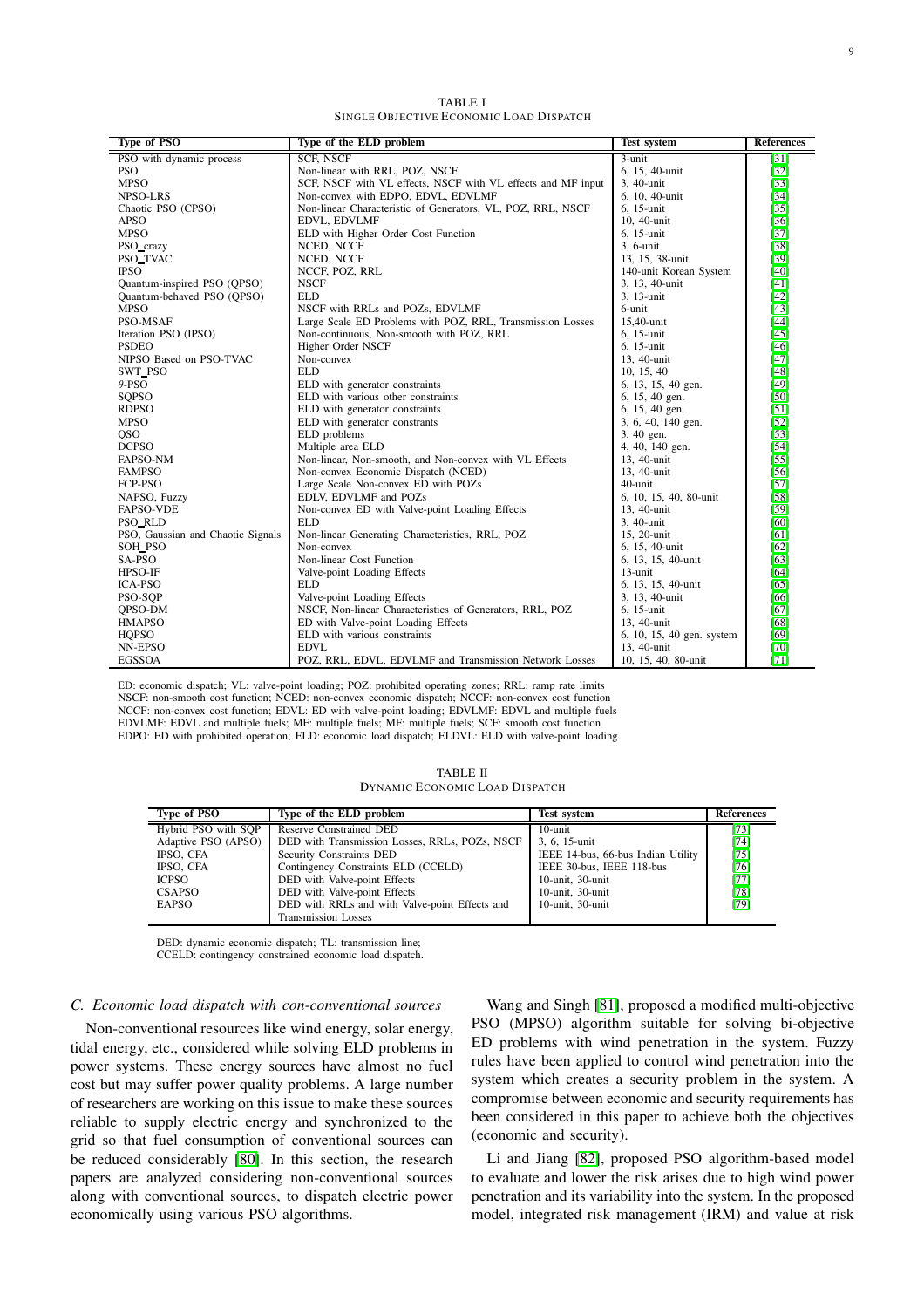(VaR) have been used to access the risk and to establish an optimum trade-off between the risk and the profit in the system operations.

Wu et al. [\[83\]](#page-13-38), proposed PSO algorithm based ED problems considering combined heat and power (CHP) system consisting thermal, waste heat boiler, gas boiler, fuel cell, PV, wind turbine, battery, and electric load. The random features of PV power, wind power, thermal and electrical load have been handled using chance-constrained programming (CCP).

Firouzi et al. [\[84\]](#page-13-39), proposed a fuzzy self-adaptive learning particle swarm optimization (FSALPSO) algorithm and dynamic economic emission dispatch with wind power and load uncertainties. A roulette wheel technique has been used to model wind power and load uncertainties to generate various scenarios. Also, a fuzzy adaptive approach has been considered to tune algorithm parameters.

Table [III](#page-10-0) gives various details like type of algorithm, modeling of ELD problem, the size of the test system, etc., about each of the papers reviewed above in this subsection.

## *D. Multi-objective environmental/economic load dispatch*

Multi-objective environmental/economic dispatch (EED) problems include not only fuel consumption but also emission of SOx, NOx, etc. while solving economic load dispatch. The EED is a multi-objective problem with objectives of minimizing the emissions as well as the cost of generation [\[86\]](#page-13-40). There has been a diversity of research about EED problems. Here, it has been analyzed research works dealing with EED problems using various PSO algorithms.

Jeyakumar et al. [\[87\]](#page-14-0), described the multi-objective problem by means of four different models, namely, a) multiarea ED as MAED, b) piecewise quadratic cost function considering multi-fuel option as PQCF, c) cost as well as emission minimization as CEED and d) ED with the prohibited operating zone as ED with POZ.

Huang and Wang [\[88\]](#page-14-1), proposed a novel hybrid optimization technique to considers the network of radial basis function (RBF) for real-time power dispatch (RTPD) by combining enhanced PSO (EPSO) algorithms and orthogonal least-square (OLS) method. The OLS algorithm gives the number of centers in the hidden layer, and the EPSO algorithm gives fine-tuned parameters in the network.

Wang and Singh [\[89\]](#page-14-2), proposed fuzzified multi-objective PSO (FMOPSO) algorithm suitable to solve multi-objective EED problems of power systems. Here, minimization of fuel cost and emissions has been considered as objectives to meet.

AlRashidi and El-Hawary [\[90\]](#page-14-3), presented a new hybrid optimization algorithm by combining Newton-Raphson and PSO suitable to solve multi-objective EED problems of power system operation. Further, a new inequality constraint handling mechanism has been incorporated into the proposed optimization approach.

Wang and Singh [\[91\]](#page-14-4), proposed an improved PSO algorithm considering a combined deterministic and stochastic model of ELD problems and simultaneously considering environmental impact.

Agrawal et al. [\[92\]](#page-14-5), proposed a fuzzy clustering-based PSO (FCPSO) algorithm for solving highly constrained multiobjective EED problem involving conflicting objectives. The niching and fuzzy clustering technique has been used to direct

the particles towards lesser-explored regions of the Pareto front. Further, an adaptive mutation operator has been used to prevent premature convergence. Also, a fuzzy-based approach has been used to make a compromise with objectives.

Wang and Singh [\[93\]](#page-14-6), discussed the solution of multi-area environment/economic dispatch (MAEED) problems using an improved multi-objective PSO (MOPSO). The objectives are to obtain optimum ELD and to minimize pollutant emissions. In the proposed model, tie-line transfer limits and a reservesharing scheme have been used to ensure the ability of each area to fulfill its reserve requirement.

Cai et al. [\[94\]](#page-14-7), introduced a multi-objective chaotic PSO (MOCPSO) algorithm suitable for solving EED problems. The comparison of performances of the proposed MOCPSO and the conventional MOPSO algorithm has been performed.

Zhang et al. [\[95\]](#page-14-8), proposed a bare-bones multi-objective PSO (BB-MOPSO) algorithm suitable for solving EED problems of power systems operations. In this algorithm, constraint handling strategy, mutation operator, crowding distance, fuzzy membership functions and an external repository of elite particles have been used to make BB-MOPSO algorithm much more efficient for multiple objectives optimization problems.

Chalermchaiarbha and Ongsakul [\[96\]](#page-14-9), proposed a new elitist multi-objective PSO (EMPSO) algorithm for solving multiple objectives ELD problems of power systems. In the proposed algorithm, fuzzy multi-attribute decision making is utilized to obtain a good compromise among the conflicting objectives.

Zeng and Sun [\[97\]](#page-14-10), proposed an improved PSO algorithm for solving the CHP-DED problems with various systems constraints of power systems. In the proposed algorithm, chaotic mechanism, TVAC, and self-adaptive mutation scheme have been considered. Also, various constraints handing approaches have been utilized.

Jadoun et al. [\[98\]](#page-14-11), proposed a new modified modulated PSO (MPSO) algorithm for solving various types of economic emission dispatch (EED) problems of power systems. In this algorithm, the velocity vector of the conventional PSO has been modified by the truncated sinusoidal constriction function in the velocity equation. Further, the conflicting objectives of the EED problem, which is compromised of economic dispatch and emission minimization are combined in a fuzzy framework by suggesting adjusted fuzzy membership functions which are then optimized using the proposed MPSO.

Jiang et al. [\[99\]](#page-14-12), proposed a newly modified gravitational acceleration enhanced PSO (GAEPSO) algorithm for solving multiple objectives wind-thermal economic and emission dispatch problems of the power system. In this algorithm, the velocity of each particle is simultaneously updated using PSO and gravitational search algorithm (GSA). The concepts of updating the velocity vector using PSO provides enough exploration whereas the GSA provides enough exploitation to each particle. These features of the proposed GAEPSO make it a faster and more efficient algorithm in solving ELD problems.

Mandal et al. [\[100\]](#page-14-13), proposed a newly modified selfadaptive PSO algorithm for solving emission constrained economic dispatch problems of power systems. The proposed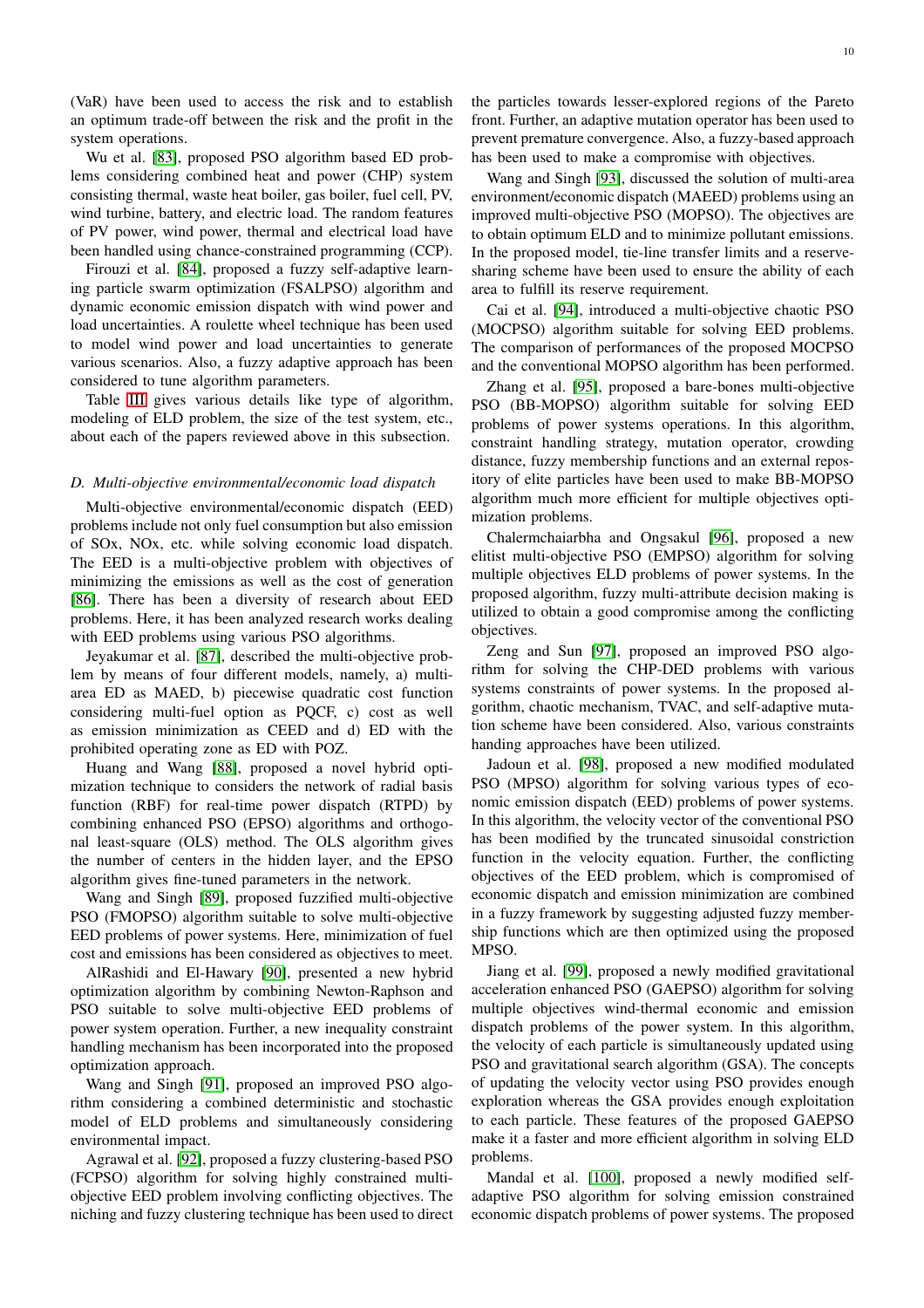TABLE III ECONOMIC LOAD DISPATCH WITH NON-CONVENTIONAL SOURCES

<span id="page-10-0"></span>

| Type of PSO           | Type of the ELD problem                        | <b>Test system</b>                        | References |
|-----------------------|------------------------------------------------|-------------------------------------------|------------|
| MPSO, Fuzzy           | ED and Security Impact (Wind and Thermal)      | IEEE 30-bus 6-generator                   | [81]       |
| MOPSO, Fuzzy          | ELD and Security Impact (Wind and Thermal)     | IEEE 30-bus 6-generator                   | [85]       |
| PSO, CCP              | Combined Heat and Power Dispatch of micro-grid | A typical 6-generator System              | [83]       |
| PSO.                  | Lowering the risk (with Wind Power)            | IEEE 30-bus 6-generator, Shanghai Network | [82]       |
| FSALPSO, PSO Variants | DEED in presence of wind generation            | A typical 10-generator system             | [84]       |

algorithm is a self-organizing hierarchical PSO with timevarying acceleration coefficients (SOHPSO\_TVAC).

Liu et al. [\[101\]](#page-14-14), proposed cultural multi-objective QPSO (CMOQPSO) algorithm for solving the EED problem of power systems. In this algorithm, population diversity is maintained by introducing a cultural evolution mechanism in the QPSO algorithm. Believe space, available in the cultural evolution mechanism is utilized to avoid premature convergence. This feature leads to explore the entire search space effectively and gives much better results.

Table [IV](#page-11-0) provides various details, such as the type of algorithm used, modeling of the ELD problem, size of the test system, etc., about each of the papers reviewed above in this subsection.

## *E. Economic load dispatch of micro-grids*

The sustainable development goal of countries can be achieved through a provision of access to clean, secure, reliable and affordable energy. This can only be achieved by renewable power generation. To access such electric power we need excellent micro-grids technologies. Various researchers are now focusing on the technical and economical suitability of micro-grids [\[102\]](#page-14-15)–[\[106\]](#page-14-16).

Moghaddama et al. [\[107\]](#page-14-17), presented a comprehensive literature review on ELD problems related to micro-grids. In this work, the primary focus has been given to the application of PSO algorithms in solving issues related to the economic operations of micro-grids. Basu et al. [\[108\]](#page-14-18), proposed a CHPbased micro-grids economic scheduling considering network losses. Nikmehr and Ravadanegh [\[109\]](#page-14-19), proposed the optimum power dispatch of micro-grids considering probabilistic model using PSO. Also, [\[110\]](#page-14-20), introduced the economic scheduling of multi-micro-grids using PSO. Wu et al. [\[111\]](#page-14-21), proposed the economic operation of CHP based micro-grid system considering photovoltaic arrays (PV), wind turbines (WT), diesel engines (DE), fuel cells (FC), micro-turbines (MT) and battery system (BS). The proposed model has been solved using an improved PSO.

Yao et al. [\[112\]](#page-14-22), proposed a quantum-inspired PSO (QPSO) algorithm for solving the green energy based ELD problems of smart grids. In the proposed QPSO, a quantuminspired evolutionary algorithm (QEA) which is based on quantum computing has been utilized to obtain better and faster global optimum results. In the ELD problem, wind power uncertainty and carbon tax have been considered while formulating the problem.

Faria et al. [\[113\]](#page-14-23), discussed a modified PSO for solving the ELD problems including the demand response and distributed generation (DG) resources of modern smart grids systems. Hu et al. [\[114\]](#page-14-24), discussed fuzzy-adaptive PSO (FAPSO) algorithm for minimizing distribution network loss using optimum load response to the consumers.

Wu et al. [\[115\]](#page-14-25), proposed multi-objective PSO (MPSO) for solving the ELD problems of the risk-based wind-integrated power system. The proposed modeling considers wind power uncertainty and optimum power dispatch simultaneously. A probabilistic model has been considered to predict wind availability and risk related to supply the load demand.

Cheng et al. [\[116\]](#page-14-26), proposed the PSO algorithm for solving energy management of a hybrid generation system (HGS). The proposed HGS consists of power generation from the photovoltaic array, wind turbine, micro-turbine, battery banks, and the utility grid.

Elsied et al. [\[117\]](#page-14-27), proposed energy management of microgrids considering minimization of the energy cost, carbon dioxide, and pollutant emissions while maximizing the power of the available renewable energy resources using binary PSO (BPSO) algorithm.

Li et al. [\[118\]](#page-14-28), proposed chaotic binary PSO (CBPSO) for solving the ELD problems of micro-grids. A new fuzzybased modeling has been developed to minimize systems losses, pollutant emission and the cost of supplying the power demand.

Table [V](#page-11-1) gives various details such as the type of algorithm used, modeling of the ELD problem, size of the test system, etc., about each of the papers reviewed above in this subsection.

Table [VI](#page-11-2) gives more details about the various database and their journals from which the papers have been considered in this study. Further, the serial numbers of all those references taken from a particular journal have also been included in this table.

## V. CONCLUSION

This paper presents a literature review of the application of particle swarm optimization (PSO) algorithm for solving various types of economic load dispatch (ELD) problems in power systems. A survey of papers and reports of the period 2003-2016 addressing various aspects of economic load dispatch using the PSO algorithm have been presented in this paper along with a brief discussion of a simple ELD model and the classical PSO algorithm. ELD problems have been identified and classified into five important groups. These groups are (i) single objective economic dispatch, (ii) dynamic economic load dispatch, (iii) economic dispatch with non-conventional sources, (iv) multi-objective environmental/economic dispatch and (v) economic dispatch of micro-grids. An attempt has been made to include more and more descriptions to point out the unique and important aspects of each paper considered. In summary, there are several promising approaches with the help of PSO in smart grid technologies for further progress. Some of the areas are as follows: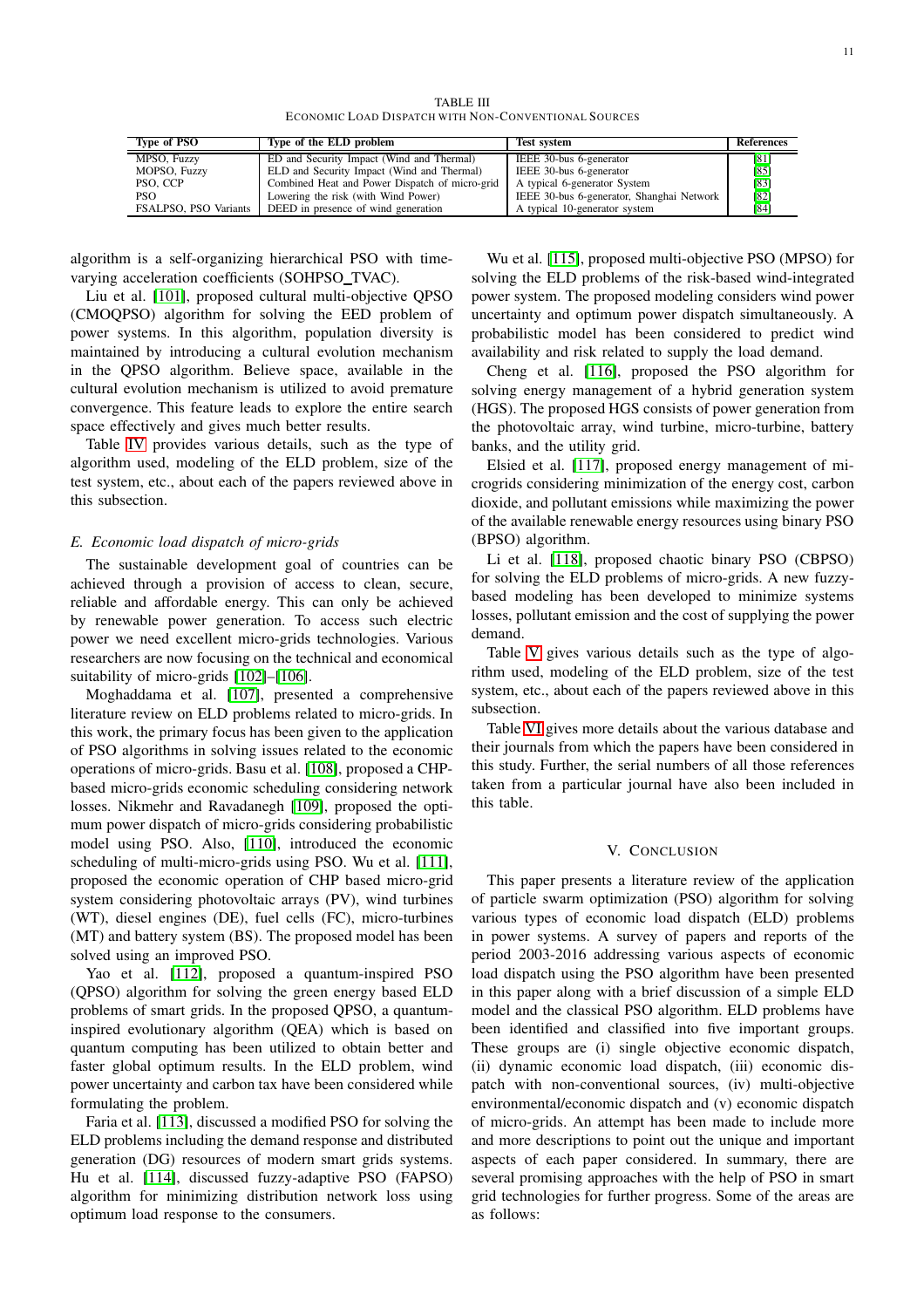TABLE IV MULTI-OBJECTIVE ENVIRONMENTAL/ECONOMIC DISPATCH

<span id="page-11-0"></span>

| <b>Type of PSO</b>  | Type of the ELD problem                                             | <b>Test system</b>            | <b>References</b> |
|---------------------|---------------------------------------------------------------------|-------------------------------|-------------------|
| PSO, CEP            | Multi-fuel Option, Combined EED with RRL                            | $6, 10, 15, 16$ -gen. systems | [87]              |
| EPSO, OLS           | Real-time Power Dispatch                                            | IEEE 30-bus six-gen.          | [88]              |
| <b>FMOPSO</b>       | Bi-objective Cost as well as Pollutant Emission Minimization        | 14-generator system           | [89]              |
| PSO, Newton-Raphson | Minimization of Real Power Loss, Fuel Cost, and Gaseous emission    | IEEE 30-bus six-gen.          | [90]              |
| <b>Improved PSO</b> | Deterministic and Stochastic Model of ELD with Environmental Impact | IEEE 30-bus six-gen.          | [91]              |
| FCPSO, Niching      | Highly Constrained Multi-objective EED                              | IEEE 30-bus six-gen.          | [92]              |
| <b>MOPSO</b>        | Reserve-constrained Multi-are EED (MAEED)                           | Typical 7-gen. system         | [93]              |
| <b>MOCPSO</b>       | Fuel Cost and Emission Minimization                                 | IEEE 30-bus six-gen.          | [94]              |
| BB-MOPSO, Fuzzy     | Multi-objective EED                                                 | IEEE 30-bus six-gen.          | [95]              |
| EM PSO              | Multi-objective ELD problems with various systems constraints       | 6 and 18 gen.                 | [96]              |
| <b>Improved PSO</b> | CHP based DED problems with various systems constraints             | $10$ gen.                     | [97]              |
| <b>MPSO</b>         | EED.                                                                | 6, 10 and 40-gen. systems     | [98]              |
| <b>GAEPSO</b>       | wind-thermal economic and emission dispatch                         | 6 and 40-gen. systems         | [99]              |
| SOHPSO_TVAC         | emission constrained EED                                            | two typical test systems      | $[100]$           |
| <b>CMOPSO</b>       | <b>EED</b>                                                          | 6 and 40-gen. systems         | [101]             |

TABLE V ECONOMIC DISPATCH IN MICRGRIDS

<span id="page-11-1"></span>

| Type of PSO   | Type of the ELD problem                               | <b>Test system</b>                          | <b>References</b> |
|---------------|-------------------------------------------------------|---------------------------------------------|-------------------|
| <b>FSAPSO</b> | A survey paper in micro-grids power dispatch          | A typical micro-grid test system            | [107]             |
| PSO.          | CHP-dispatch with losses and emission in micro-grids  | IEEE 14-bus five-gen.                       | $[108]$           |
| PSO, ICA      | Micro-grids with WT and PV power dispatch             | A typical three-gen, micro-grid test system | [109]             |
| PSO.          | Micro-grids with WT and PV with losses power dispatch | A typical three-gen. micro-grid test system | $[110]$           |
| PSO.          | Micro-grids with PV, WT, DE, FC, MT, BT with losses   | A typical seven-gen, micro-grid test system | [111]             |
|               | using actual mathematical modelling of the resources  |                                             |                   |
| <b>OPSO</b>   | ELD of smart grids with uncertainty and carbon tax    | Modified IEEE 30-bus six-gen.               | [112]             |
| Modeified PSO | ELD with demand response and presence of DG           | A real test system                          | [113]             |
| <b>FAPSO</b>  | ELD with demand response from consumers               | A typical 18-bus system with 3-WT           | [114]             |
| <b>MPSO</b>   | ELD with risk based WT                                | IEEE 30-bus six-gen.                        | [115]             |
| PSO.          | ELD of HGS with PV, WT, MT, BT and utility system     | IEEE 30-bus six-gen.                        | [116]             |
| <b>BPSO</b>   | EED of micro-grids with various renewable resources   | A typical micro-grid system                 | [117]             |
| CBPSO, fuzzy  | Multi objective EED                                   | A typical distribution network              | [118]             |

CHP: Combined heat and power;

HGS: Hybrid generation system;

ICA: Imperialist competitive algorithm;

FSAPSO: Fuzzy self adaptive particle swarm optimization;

<span id="page-11-2"></span>

| <b>Publishers</b> | Name of journals                                                        | <b>References</b>                                       | No. of papers  |
|-------------------|-------------------------------------------------------------------------|---------------------------------------------------------|----------------|
|                   | Applied Energy                                                          | $[55]$ , $[105]$                                        |                |
|                   | Applied Soft Computing                                                  | $[38]$ , [58], [70], [100], [101], [104]                |                |
|                   | Chaos, Solitons & Fractals                                              | [64]                                                    |                |
|                   | Electric Power Systems Research                                         | $[25]$ , [36], [37], [66], [76], [85], [89], [91]       |                |
|                   | Energy                                                                  | $[56]$ , $[84]$                                         |                |
| Elsevier          | Energy Conversion and Management                                        | $[35]$ , [48], [59], [67], [74], [77], [94], [117]      |                |
|                   | Engineering Applications of Artificial Intelligence                     | $[43]$ , [72], [93]                                     |                |
|                   | Expert Systems with Applications                                        | $[42]$ , $[45]$ , $[78]$                                |                |
|                   | <b>Information Sciences</b>                                             | [95]                                                    |                |
|                   | International Journal of Electrical Power & Energy Systems              | $[22]$ , [39], [44], [49], [50], [52], [54], [61], [68] | 15             |
|                   |                                                                         | $[75]$ , [80], [87], [98], [99], [111]                  |                |
|                   | Renewable and Sustainable Energy Reviews                                | $[17]$ , $[23]$ , $[107]$                               |                |
|                   | Renewable Energy                                                        | [116]                                                   |                |
|                   | <b>IEEE</b> Transactions on Evolutionary Computation                    | $[18]$ , [19], [27], [92]                               |                |
|                   | <b>IEEE</b> Transactions on Industrial Informatics                      | $[51]$ , $[112]$                                        | $\overline{c}$ |
| <b>IEEE</b>       | <b>IEEE</b> Transactions on Power Systems                               | $[1], [9], [11], [32]–[34], [40], [41], [62], [63]$     | 16             |
|                   |                                                                         | $[65]$ , [73], [82], [88], [90], [108]                  |                |
|                   | <b>IEEE</b> Transactions on Smart Grid                                  | $[106]$ , $[110]$ , $[113]$ , $[118]$                   |                |
|                   | IEEE Transactions on Systems, Man, and Cybernetics, Part B: Cybernetics | [60]                                                    |                |
| <b>IET</b>        | IET Generation, Transmission & Distribution                             | $[12]$ , [13], [69], [71], [79], [86], [114], [115]     |                |
|                   | <b>IET Renewable Power Generation</b>                                   | [102]                                                   |                |
| Taylor & Francis  | Electric Power Components and Systems                                   | $[96]$ , $[97]$                                         |                |
| Springer's        | Neural Computing and Applications                                       | [53]                                                    |                |

|                                                            | TABLE VI |  |
|------------------------------------------------------------|----------|--|
| VARIOUS DATABASE AND THE JOURNALS CONSIDERED IN THIS STUDY |          |  |

- (a) Electric Vehicle Charging in Smart Grids: PSO can be applied to charging optimization of electric vehicle (charging plan of each vehicle while satisfying the requirements of the individual vehicle owners without distribution network congestion) and its coordination to minimize power losses and improve the voltage profile of the smart grid.
- (b) Protection of Smart Grid: Since smart grids are more flexible, fault current levels in the grid are variable.

The conventional protection system may not be effective in such a situation. Research can be focused to apply improved PSO algorithms to limit the fault currents in smart grids by the size of thyristor-controlled impedance

(c) Resource Scheduling: Coordinated scheduling of distributed energy resources (including residential energy sources) and balancing of supply and demand across time with the help of optimization algorithms.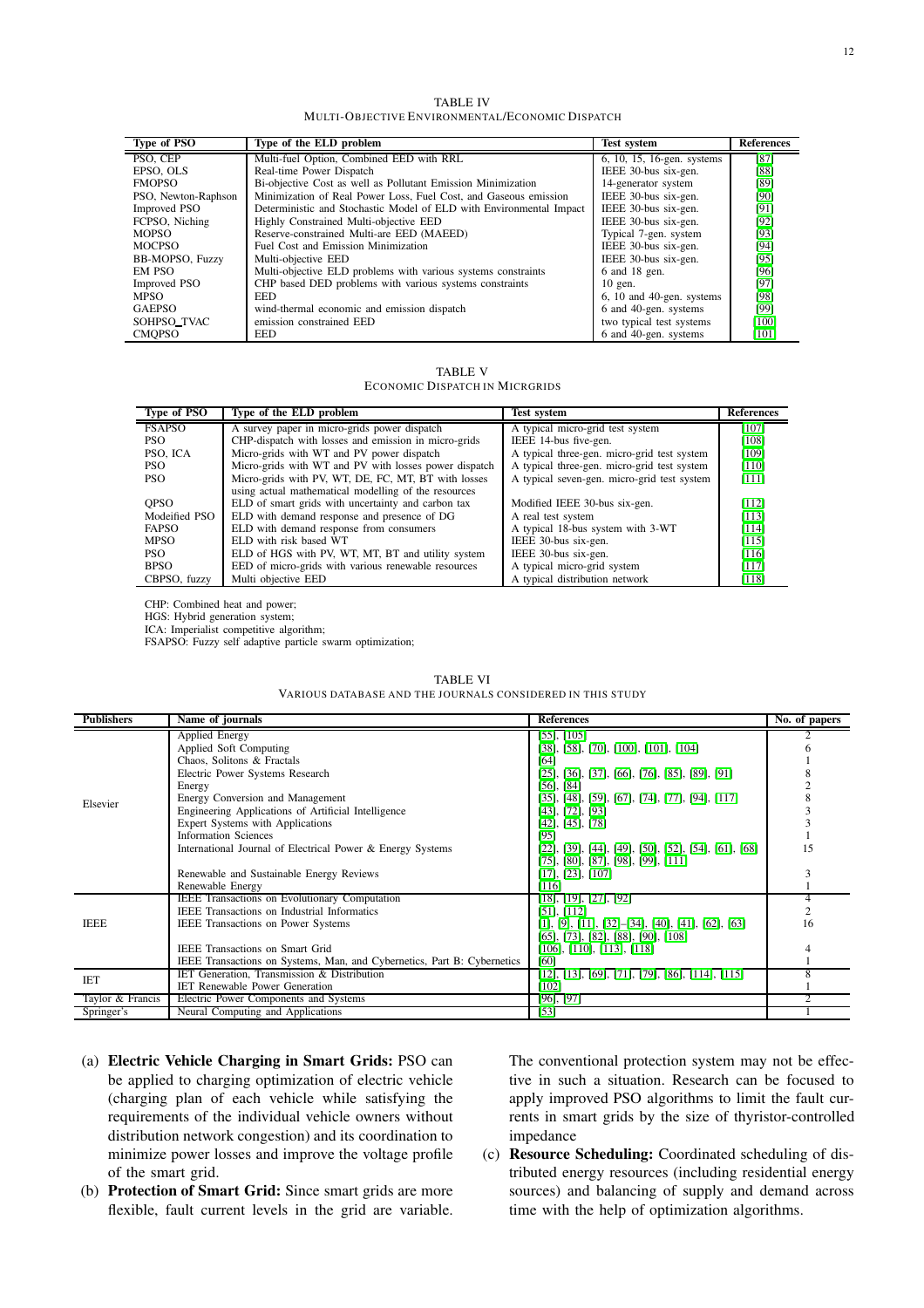#### **REFERENCES**

- <span id="page-12-0"></span>[1] B. Chowdhury and S. Rahman, "A review of recent advances in economic dispatch," *IEEE Transactions on Power Systems,*, vol. 5, no. 4, pp. 1248–1259, Nov 1990.
- <span id="page-12-1"></span>[2] A. Wood, B. Wollenberg, and G. Sheblé, *Power Generation, Operation and Control*. Wiley, 2013.
- [3] J. Catal˜ao, *Electric Power Systems: Advanced Forecasting Techniques and Optimal Generation Scheduling*. CRC Press, 2012.
- [4] K. Lee and M. El-Sharkawi, *Modern Heuristic Optimization Techniques: Theory and Applications to Power Systems*, ser. IEEE Press Series on Power Engineering. Wiley, 2008.
- <span id="page-12-3"></span>[5] D. Kothari, D.thari and J. hillon, *Power System Optimization*. PHI Learning, 2010.
- <span id="page-12-2"></span>[6] J. Zhu, *Optimization of Power System Operation*, ser. IEEE Press Series on Power Engineering. Wiley, 2015.
- <span id="page-12-4"></span>[7] H. Singh, A. Isaacs, T. Ray, and W. Smith, "A simulated annealing algorithm for constrained multi-objective optimization," in *IEEE Congress on Evolutionary Computation*, June 2008, pp. 1655–1662.
- <span id="page-12-5"></span>[8] J. Tippayachai, W. Ongsakul, and I. Ngamroo, "Nonconvex economic dispatch by enhanced tabu search algorithm," in *IEEE Power Engineering Society General Meeting*, vol. 2, July 2003, pp. 908–913.
- <span id="page-12-6"></span>[9] J. Kumar and G. Sheble, "Clamped state solution of artificial neural network for real-time economic dispatch," *IEEE Transactions on Power Systems,*, vol. 10, no. 2, pp. 925–931, May 1995.
- <span id="page-12-7"></span>[10] J. Dhillon, J. Dhillon, and D. Kothari, "Generation pattern search for different kinds of economic load dispatch," in *IEEE Large Engineering Systems Conference on Power Engineering*, Oct 2007, pp. 250–255.
- <span id="page-12-8"></span>[11] H.-T. Yang, P.-C. Yang, and C.-L. Huang, "Evolutionary programming based economic dispatch for units with non-smooth fuel cost functions," *IEEE Transactions on Power Systems,*, vol. 11, no. 1, pp. 112–118, Feb 1996.
- <span id="page-12-9"></span>[12] C.-L. Chiang, "Genetic-based algorithm for power economic load dispatch," *IET Generation, Transmission Distribution,*, vol. 1, no. 2, pp. 261–269, March 2007.
- <span id="page-12-10"></span>[13] S.-K. Wang, J.-P. Chiou, and C. Liu, "Non-smooth/non-convex economic dispatch by a novel hybrid differential evolution algorithm," *IET Generation, Transmission Distribution,*, vol. 1, no. 5, pp. 793– 803, September 2007.
- <span id="page-12-11"></span>[14] S. Prakash, N. Gopinath, and O. Prakash, "A new approach for real power optimization of generation with nonsmooth cost function using particle swarm optimization," in *IEEE National Conference on Emerging Trends In New Renewable Energy Sources And Energy Management (NCET NRES EM)*, Dec 2014, pp. 59–62.
- <span id="page-12-12"></span>[15] M. N. Alam, A. Mathur, and K. Kumar, "Economic load dispatch using a differential particle swarm optimization," in *In Proc. IEEE 1 st International Conference on Power Electronics, Intelligent Control and Energy Systems (ICPEICES)*, Jul. 2016, pp. 1–5.
- <span id="page-12-13"></span>[16] S. Sahoo, K. Dash, and A. Barisal, "Solution of economic load dispatch by evolutionary optimization algorithms: A comparative study," in *IEEE International Conference on Control, Instrumentation, Energy and Communication (CIEC)*, Jan 2014, pp. 259–263.
- <span id="page-12-14"></span>[17] A. Mahor, V. Prasad, and S. Rangnekar, "Economic dispatch using particle swarm optimization: A review," *Renewable and Sustainable Energy Reviews*, vol. 13, no. 8, pp. 2134 – 2141, 2009.
- <span id="page-12-15"></span>[18] Y. del Valle, G. Venayagamoorthy, S. Mohagheghi, J.-C. Hernandez, and R. Harley, "Particle swarm optimization: Basic concepts, variants and applications in power systems," *IEEE Transactions on Evolutionary Computation,*, vol. 12, no. 2, pp. 171–195, April 2008.
- <span id="page-12-16"></span>[19] M. R. AlRashidi and M. E. El-Hawary, "A survey of particle swarm optimization applications in electric power systems," *IEEE Transactions on Evolutionary Computation,*, vol. 13, no. 4, pp. 913–918, Aug 2009.
- <span id="page-12-17"></span>[20] K. Lee and J.-B. Park, "Application of particle swarm optimization to economic dispatch problem: Advantages and disadvantages," in *IEEE PES Power Systems Conference and Exposition*, Oct 2006, pp. 188–192.
- <span id="page-12-18"></span>[21] M. Abdullah, A. Bakar, N. Rahim, H. Mokhlis, and C. Tan, "Implementation of hybrid particle swarm optimization for combined economic-emission load dispatch problem," in *IEEE 8th International Power Engineering and Optimization Conference (PEOCO)*, March 2014, pp. 402–407.
- <span id="page-12-19"></span>[22] P. K. Roy and S. Bhui, "Multi-objective quasi-oppositional teaching learning based optimization for economic emission load dispatch problem," *International Journal of Electrical Power & Energy Systems*, vol. 53, pp. 937 – 948, 2013.
- <span id="page-12-20"></span>[23] R. Bogiang and J. Chuanwen, "A review on the economic dispatch and risk management considering wind power in the power market," *Renewable and Sustainable Energy Reviews*, vol. 13, no. 8, pp. 2169 – 2174, 2009.
- <span id="page-12-21"></span>[24] J. Kennedy and R. Eberhart, "Particle swarm optimization," in *IEEE International Conference on Neural Networks*, vol. 4, Nov 1995, pp. 1942–1948.
- <span id="page-12-22"></span>[25] M. N. Alam, B. Das, and V. Pant, "A comparative study of metaheuristic optimization approaches for directional overcurrent relays coordination," *Electric Power Systems Research*, vol. 128, pp. 39–52, 2015.
- <span id="page-12-23"></span>[26] T. Subhani, C. Babu, and A. Reddy, "Particle swarm optimization with time varying acceleration coefficents for economic dispatch considering valve point loading effects," in *IEEE Third International Conference on Computing Communication Networking Technologies (ICCCNT)*, July 2012, pp. 1–8.
- <span id="page-12-24"></span>[27] M. Clerc and J. Kennedy, "The particle swarm - explosion, stability, and convergence in a multidimensional complex space," *IEEE Transactions on Evolutionary Computation,*, vol. 6, no. 1, pp. 58–73, Feb 2002.
- <span id="page-12-25"></span>[28] N. Kumar, U. Nangia, and K. Sahay, "Economic load dispatch using improved particle swarm optimization algorithms," in *IEEE Power India International Conference (PIICON)*, Dec 2014, pp. 1–6.
- <span id="page-12-26"></span>[29] M. N. Alam, K. Kumar, and A. Mathur, "Economic load dispatch considering valve-point effects using time varying constriction factor based particle swarm optimization," in *2015 IEEE UP Section Conference on Electrical Computer and Electronics (UPCON)*, Dec. 2015, pp. 1–6.
- <span id="page-12-27"></span>[30] Y. Shi and R. Eberhart, "A modified particle swarm optimizer," in *IEEE World Congress on Computational Intelligence*, May 1998, pp. 69–73.
- <span id="page-12-28"></span>[31] J.-B. Park, K.-S. Lee, J.-R. Shin, and K. Lee, "Economic load dispatch for nonsmooth cost functions using particle swarm optimization," in *IEEE Power Engineering Society General Meeting*, vol. 2, July 2003, pp. 938–943.
- <span id="page-12-29"></span>[32] Z.-L. Gaing, "Particle swarm optimization to solving the economic dispatch considering the generator constraints," *IEEE Transactions on Power Systems,*, vol. 18, no. 3, pp. 1187–1195, Aug 2003.
- <span id="page-12-30"></span>[33] J.-B. Park, K.-S. Lee, J.-R. Shin, and K. Lee, "A particle swarm optimization for economic dispatch with nonsmooth cost functions," *IEEE Transactions on Power Systems,*, vol. 20, no. 1, pp. 34–42, Feb 2005.
- <span id="page-12-31"></span>[34] A. Selvakumar and K. Thanushkodi, "A new particle swarm optimization solution to nonconvex economic dispatch problems," *IEEE Transactions on Power Systems,*, vol. 22, no. 1, pp. 42–51, Feb 2007.
- <span id="page-12-32"></span>[35] J. Cai, X. Ma, L. Li, and P. Haipeng, "Chaotic particle swarm optimization for economic dispatch considering the generator constraints," *Energy Conversion and Management*, vol. 48, no. 2, pp.  $645 - 653, 2007$
- <span id="page-12-33"></span>[36] A. I. Selvakumar and K. Thanushkodi, "Anti-predatory particle swarm optimization: Solution to nonconvex economic dispatch problems," *Electric Power Systems Research*, vol. 78, no. 1, pp. 2 – 10, 2008.
- <span id="page-12-34"></span>[37] A. Y. Saber, S. Chakraborty, S. A. Razzak, and T. Senjyu, "Optimization of economic load dispatch of higher order general cost polynomials and its sensitivity using modified particle swarm optimization," *Electric Power Systems Research*, vol. 79, no. 1, pp. 98 – 106, 2009.
- <span id="page-12-35"></span>[38] K. T. Chaturvedi, M. Pandit, and L. Srivastava, "Particle swarm optimization with crazy particles for nonconvex economic dispatch," *Applied Soft Computing*, vol. 9, no. 3, pp. 962 – 969, 2009.
- <span id="page-12-36"></span>[39] -, "Particle swarm optimization with time varying acceleration coefficients for non-convex economic power dispatch," *International Journal of Electrical Power & Energy Systems*, vol. 31, no. 6, pp. 249 – 257, 2009.
- <span id="page-12-37"></span>[40] J.-B. Park, Y.-W. Jeong, J.-R. Shin, and K. Lee, "An improved particle swarm optimization for nonconvex economic dispatch problems, *IEEE Transactions on Power Systems,*, vol. 25, no. 1, pp. 156–166, Feb 2010.
- <span id="page-12-38"></span>[41] K. Meng, H. G. Wang, Z. Dong, and K. P. Wong, "Quantum-inspired particle swarm optimization for valve-point economic load dispatch, *IEEE Transactions on Power Systems,*, vol. 25, no. 1, pp. 215–222, Feb 2010.
- <span id="page-12-39"></span>[42] Z. Zhisheng, "Quantum-behaved particle swarm optimization algorithm for economic load dispatch of power system," *Expert Systems with Applications*, vol. 37, no. 2, pp. 1800 – 1803, 2010.
- <span id="page-12-40"></span>[43] M. Neyestani, M. M. Farsangi, and H. Nezamabadi-pour, "A modified particle swarm optimization for economic dispatch with non-smooth cost functions," *Engineering Applications of Artificial Intelligence*, vol. 23, no. 7, pp. 1121 – 1126, 2010.
- <span id="page-12-41"></span>[44] P. Subbaraj, R. Rengaraj, S. Salivahanan, and T. Senthilkumar, "Parallel particle swarm optimization with modified stochastic acceleration factors for solving large scale economic dispatch problem," *International Journal of Electrical Power & Energy Systems*, vol. 32, no. 9, pp. 1014 – 1023, 2010.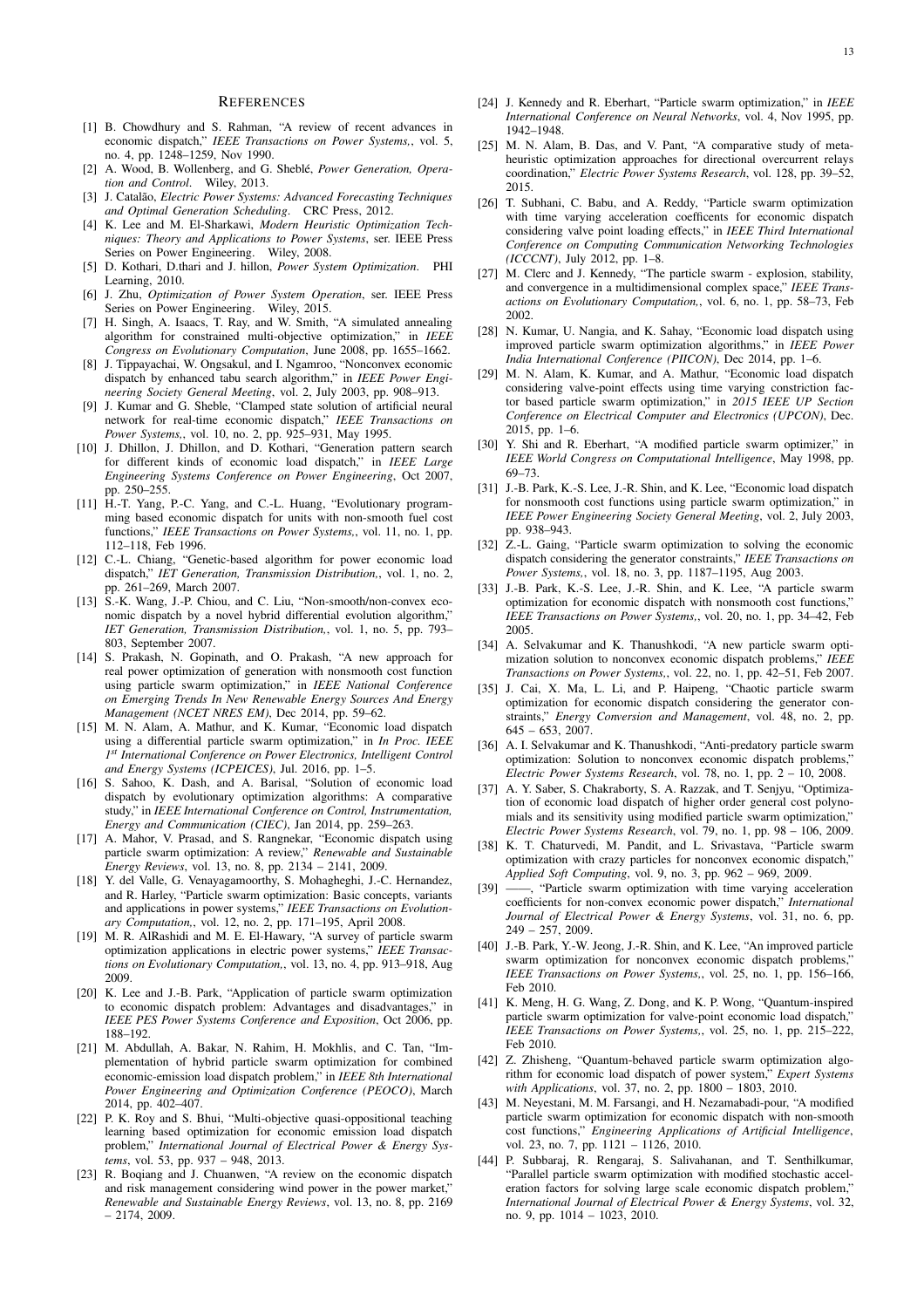- <span id="page-13-0"></span>[45] A. Safari and H. Shayeghi, "Iteration particle swarm optimization procedure for economic load dispatch with generator constraints," *Expert Systems with Applications*, vol. 38, no. 5, pp. 6043 – 6048, 2011.
- <span id="page-13-1"></span>[46] A. Saber and D. Rahman, "Economic load dispatch using particle swarm differential evolution optimization," in *IEEE Power and Energy Society General Meeting*, July 2011, pp. 1–8.
- <span id="page-13-2"></span>[47] V. N. Dieu, P. Schegner, and W. Ongsakul, "A newly improved particle swarm optimization for economic dispatch with valve point loading effects," in *IEEE Power and Energy Society General Meeting*, July 2011, pp. 1–8.
- <span id="page-13-3"></span>[48] S. Chalermchaiarbha and W. Ongsakul, "Stochastic weight tradeoff particle swarm optimization for nonconvex economic dispatch," *Energy Conversion and Management*, vol. 70, pp. 66–75, Jun 2013.
- <span id="page-13-4"></span>[49] V. Hosseinnezhad and E. Babaei, "Economic load dispatch using  $\theta$ -PSO," *International Journal of Electrical Power & Energy Systems*, vol. 49, pp. 160–169, Jul 2013.
- <span id="page-13-5"></span>[50] V. Hosseinnezhad, M. Rafiee, M. Ahmadian, and M. T. Ameli, "Species-based quantum particle swarm optimization for economic load dispatch," *International Journal of Electrical Power & Energy Systems*, vol. 63, pp. 311–322, Dec 2014.
- <span id="page-13-6"></span>[51] J. Sun, V. Palade, X.-J. Wu, W. Fang, and Z. Wang, "Solving the power economic dispatch problem with generator constraints by random drift particle swarm optimization," *IEEE Transactions on Industrial Informatics*, vol. 10, no. 1, pp. 222–232, Feb 2014.
- <span id="page-13-7"></span>[52] M. Basu, "Modified particle swarm optimization for nonconvex economic dispatch problems," *International Journal of Electrical Power & Energy Systems*, vol. 69, pp. 304–312, Jul 2015.
- <span id="page-13-8"></span>[53] Y.-Z. Hsieh and M.-C. Su, "A q-learning-based swarm optimization algorithm for economic dispatch problem," *Neural Computing and Applications*, vol. 27, no. 8, pp. 2333–2350, Oct 2015.
- <span id="page-13-9"></span>[54] V. K. Jadoun, N. Gupta, K. Niazi, and A. Swarnkar, "Multi-area economic dispatch with reserve sharing using dynamically controlled particle swarm optimization," *International Journal of Electrical Power & Energy Systems*, vol. 73, pp. 743–756, Dec 2015.
- <span id="page-13-10"></span>[55] T. Niknam, "A new fuzzy adaptive hybrid particle swarm optimization algorithm for non-linear, non-smooth and non-convex economic dispatch problem," *Applied Energy*, vol. 87, no. 1, pp. 327 – 339, 2010.
- <span id="page-13-11"></span>[56] T. Niknam, H. D. Mojarrad, and M. Nayeripour, "A new fuzzy adaptive particle swarm optimization for non-smooth economic dispatch," *Energy*, vol. 35, no. 4, pp. 1764 – 1778, 2010.
- <span id="page-13-12"></span>[57] B. Mahdad, K. Srairi, T. Bouktir, and M. El Benbouzid, "Fuzzy controlled parallel pso to solving large practical economic dispatch," in *IEEE International Energy Conference and Exhibition (EnergyCon)*, Dec 2010, pp. 34–40.
- <span id="page-13-13"></span>[58] T. Niknam, H. D. Mojarrad, and H. Z. Meymand, "Non-smooth economic dispatch computation by fuzzy and self adaptive particle swarm optimization," *Applied Soft Computing*, vol. 11, no. 2, pp. 2805 – 2817, 2011.
- <span id="page-13-14"></span>[59] ——, "A novel hybrid particle swarm optimization for economic dispatch with valve-point loading effects," *Energy Conversion and Management*, vol. 52, no. 4, pp. 1800 – 1809, 2011.
- <span id="page-13-15"></span>[60] Y. ping Chen, W.-C. Peng, and M.-C. Jian, "Particle swarm optimization with recombination and dynamic linkage discovery," *IEEE Transactions on Systems, Man, and Cybernetics, Part B: Cybernetics,*, vol. 37, no. 6, pp. 1460–1470, Dec 2007.
- <span id="page-13-16"></span>[61] L. dos Santos Coelho and C.-S. Lee, "Solving economic load dispatch problems in power systems using chaotic and gaussian particle swarm optimization approaches," *International Journal of Electrical Power & Energy Systems*, vol. 30, no. 5, pp. 297 – 307, 2008.
- <span id="page-13-17"></span>[62] K. Chaturvedi, M. Pandit, and L. Srivastava, "Self-organizing hierarchical particle swarm optimization for nonconvex economic dispatch," *IEEE Transactions on Power Systems,*, vol. 23, no. 3, pp. 1079–1087, Aug 2008.
- <span id="page-13-18"></span>[63] C.-C. Kuo, "A novel coding scheme for practical economic dispatch by modified particle swarm approach," *IEEE Transactions on Power Systems,*, vol. 23, no. 4, pp. 1825–1835, Nov 2008.
- <span id="page-13-19"></span>[64] L. dos Santos Coelho and V. C. Mariani, "A novel chaotic particle swarm optimization approach using hnon map and implicit filtering local search for economic load dispatch," *Chaos, Solitons & Fractals*, vol. 39, no. 2, pp. 510 – 518, 2009.
- <span id="page-13-20"></span>[65] J. G. Vlachogiannis and K. Y. Lee, "Economic load dispatch a comparative study on heuristic optimization techniques with an improved coordinated aggregation-based pso," *IEEE Transactions on Power Systems,*, vol. 24, no. 2, pp. 991–1001, 2009.
- <span id="page-13-21"></span>[66] T. A. Victoire and A. Jeyakumar, "Hybrid pso-sqp for economic dispatch with valve-point effect," *Electric Power Systems Research*, vol. 71, no. 1, pp. 51 – 59, 2004.
- <span id="page-13-22"></span>[67] J. Sun, W. Fang, D. Wang, and W. Xu, "Solving the economic dispatch problem with a modified quantum-behaved particle swarm optimization method," *Energy Conversion and Management*, vol. 50, no. 12, pp. 2967 – 2975, 2009.
- <span id="page-13-23"></span>[68] R. Kumar, D. Sharma, and A. Sadu, "A hybrid multi-agent based particle swarm optimization algorithm for economic power dispatch," *International Journal of Electrical Power & Energy Systems*, vol. 33, no. 1, pp. 115 – 123, 2011.
- <span id="page-13-24"></span>[69] S. Chakraborty, T. Senjyu, A. Yona, A. Saber, and T. Funabashi, "Solving economic load dispatch problem with valve-point effects using a hybrid quantum mechanics inspired particle swarm optimisation," *IET Generation, Transmission & Distribution*, vol. 5, no. 10, p. 1042, 2011.
- <span id="page-13-25"></span>[70] S. Sayah and A. Hamouda, "A hybrid differential evolution algorithm based on particle swarm optimization for nonconvex economic dispatch problems," *Applied Soft Computing*, vol. 13, no. 4, pp. 1608 – 1619, 2013.
- <span id="page-13-26"></span>[71] R. Azizipanah-Abarghooee, T. Niknam, M. Gharibzadeh, and F. Golestaneh, "Robust, fast and optimal solution of practical economic dispatch by a new enhanced gradient-based simplified swarm optimisation algorithm," *IET Generation, Transmission Distribution,*, vol. 7, no. 6, pp. 620–635, June 2013.
- <span id="page-13-27"></span>[72] F. Zaman, S. M. Elsayed, T. Ray, and R. A. Sarker, "Configuring two-algorithm-based evolutionary approach for solving dynamic economic dispatch problems," *Engineering Applications of Artificial Intelligence*, vol. 53, pp. 105–125, Aug 2016.
- <span id="page-13-28"></span>[73] T. Victoire and A. Jeyakumar, "Reserve constrained dynamic dispatch of units with valve-point effects," *IEEE Transactions on Power Systems,*, vol. 20, no. 3, pp. 1273–1282, Aug 2005.
- <span id="page-13-29"></span>[74] B. Panigrahi, V. R. Pandi, and S. Das, "Adaptive particle swarm optimization approach for static and dynamic economic load dispatch," *Energy Conversion and Management*, vol. 49, no. 6, pp. 1407 – 1415, 2008.
- <span id="page-13-30"></span>[75] G. Baskar and M. Mohan, "Security constrained economic load dispatch using improved particle swarm optimization suitable for utility system," *International Journal of Electrical Power & Energy Systems*, vol. 30, no. 10, pp. 609 – 613, 2008.
- <span id="page-13-31"></span>[76] ——, "Contingency constrained economic load dispatch using improved particle swarm optimization for security enhancement," *Electric Power Systems Research*, vol. 79, no. 4, pp. 615 – 621, 2009.
- <span id="page-13-32"></span>[77] Y. Wang, J. Zhou, H. Qin, and Y. Lu, "Improved chaotic particle swarm optimization algorithm for dynamic economic dispatch problem with valve-point effects," *Energy Conversion and Management*, vol. 51, no. 12, pp. 2893 - 2900, 2010.
- <span id="page-13-33"></span>[78] Y. Wang, J. Zhou, Y. Lu, H. Qin, and Y. Wang, "Chaotic self-adaptive particle swarm optimization algorithm for dynamic economic dispatch problem with valve-point effects," *Expert Systems with Applications*, vol. 38, no. 11, pp. 14 231 – 14 237, 2011.
- <span id="page-13-34"></span>[79] T. Niknam and F. Golestaneh, "Enhanced adaptive particle swarm optimisation algorithm for dynamic economic dispatch of units considering valve-point effects and ramp rates," *IET Generation, Transmission Distribution,*, vol. 6, no. 5, pp. 424–435, May 2012.
- <span id="page-13-35"></span>[80] S. Banerjee, K. Dasgupta, and C. K. Chanda, "Short term hydro-windthermal scheduling based on particle swarm optimization technique," *International Journal of Electrical Power & Energy Systems*, vol. 81, pp. 275–288, Oct 2016.
- <span id="page-13-36"></span>[81] L. Wang and C. Singh, "Pso-based multi-criteria economic dispatch considering wind power penetration subject to dispatcher's attitude,' in *IEEE 38th North American Power Symposium*, Sept 2006, pp. 269– 276.
- <span id="page-13-37"></span>[82] X. Li and C. Jiang, "Short-term operation model and risk management for wind power penetrated system in electricity market," *IEEE Transactions on Power Systems,*, vol. 26, no. 2, pp. 932–939, May 2011.
- <span id="page-13-38"></span>[83] Z. Wu, W. Gu, R. Wang, X. Yuan, and W. Liu, "Economic optimal schedule of chp microgrid system using chance constrained programming and particle swarm optimization," in *IEEE Power and Energy Society General Meeting*, July 2011, pp. 1–11.
- <span id="page-13-39"></span>[84] B. Bahmani-Firouzi, E. Farjah, and R. Azizipanah-Abarghooee, "An efficient scenario-based and fuzzy self-adaptive learning particle swarm optimization approach for dynamic economic emission dispatch considering load and wind power uncertainties," *Energy*, vol. 50, pp. 232 – 244, 2013.
- <span id="page-13-41"></span>[85] L. Wang and C. Singh, "Balancing risk and cost in fuzzy economic dispatch including wind power penetration based on particle swarm optimization," *Electric Power Systems Research*, vol. 78, no. 8, pp. 1361 – 1368, 2008.
- <span id="page-13-40"></span>[86] A. Gholami, J. Ansari, A. Kazemi, and M. Jamei, "Environmental/economic dispatch incorporating renewable energy sources and